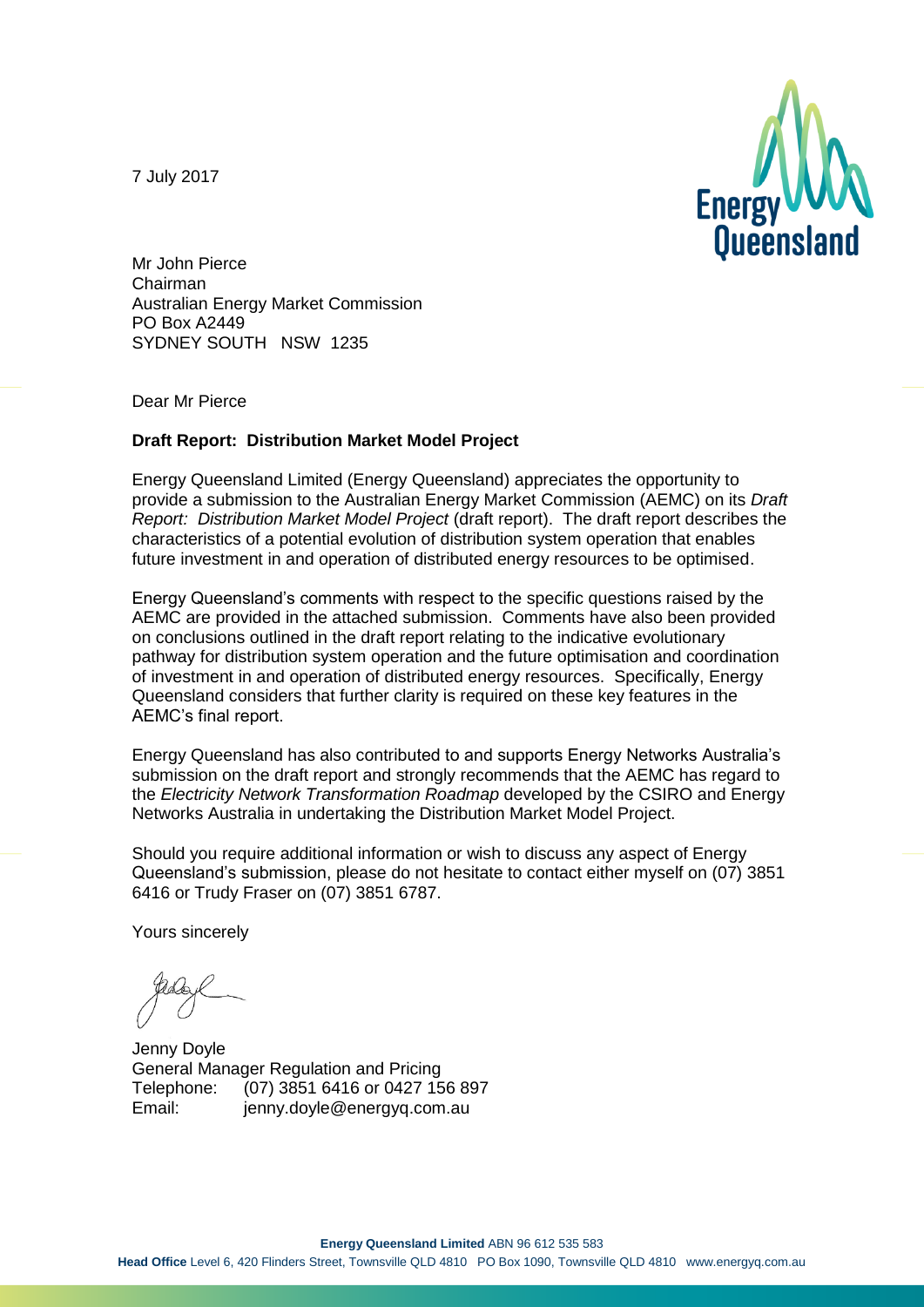# **Energy Queensland**

# **Submission to the Australian Energy Market Commission**

# **Distribution Market Model Project - Draft Report**

**Energy Queensland Limited** 7 July 2017

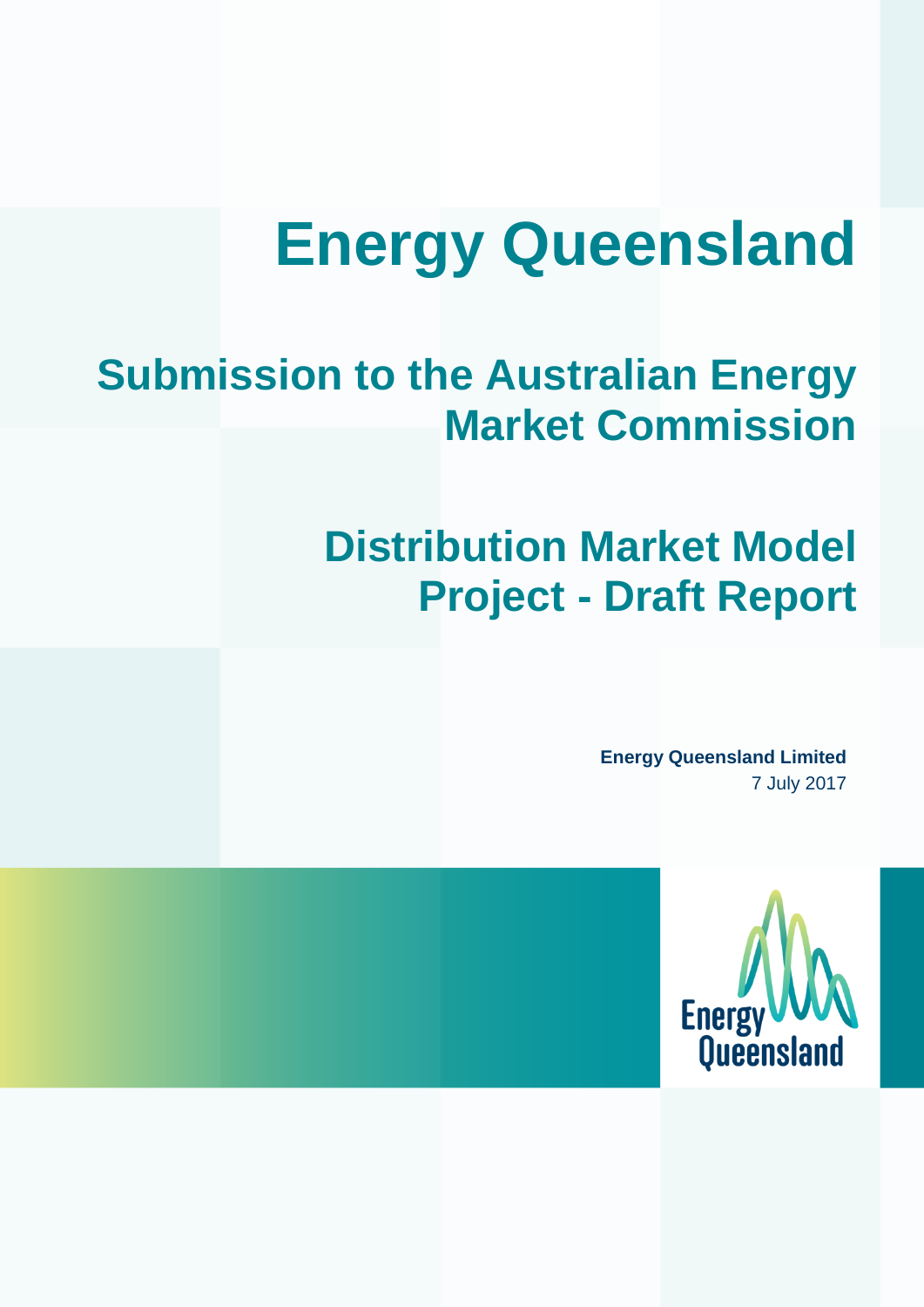#### **About Energy Queensland**

Energy Queensland Limited (Energy Queensland) is a Queensland Government Owned Corporation that operates a group of businesses providing energy services across Queensland, including:

- Distribution Network Service Providers, Energex Limited (Energex) and Ergon Energy Corporation Limited (Ergon Energy);
- a regional service delivery retailer, Ergon Energy Queensland Pty Ltd (Ergon Energy Retail); and
- affiliated contestable businesses, Metering Dynamics, Energy Impact and Ergon Energy Telecommunications.

Energy Queensland's purpose is to "safely deliver secure, affordable and sustainable energy solutions with our communities and customers" and is focussed on working across its portfolio of activities to deliver customers lower, more predictable power bills while maintaining a safe and reliable supply and a great customer service experience.

Our distribution businesses, Energex and Ergon Energy, cover 1.7 million km<sup>2</sup> and supply 37,208 GWh of energy to 2.1 million homes and businesses. Ergon Energy Retail sells electricity to 740,000 customers.

The Energy Queensland Group also includes new energy services businesses which will provide customers with greater choice and control over their energy needs and access to the next wave of innovative technologies and renewables. The energy services businesses are key to ensuring that Energy Queensland is able to meet and adapt to changes and developments in the rapidly evolving energy market.

#### **Contact details**

Energy Queensland Limited Jenny Doyle Phone: +61 (7) 3851 6416 Email: jenny.doyle@energyq.com.au

PO Box 1090, Townsville QLD 4810 Level 6, 420 Flinders Street, Townsville QLD 4810 www.energyq.com.au

Energy Queensland Limited ABN 96 612 535 583

© Energy Queensland Limited 2016

This work is copyright. Material contained in this document may be reproduced for personal, in-house or non-commercial use, without formal permission or charge, provided there is due acknowledgement of Energy Queensland Limited as the source. Requests and enquiries concerning reproduction and rights for a purpose other than personal, in-house or non-commercial use, should be addressed to the General Manager Customer Strategy and Engagement, Energy Queensland, PO Box 1090, Townsville QLD 4810.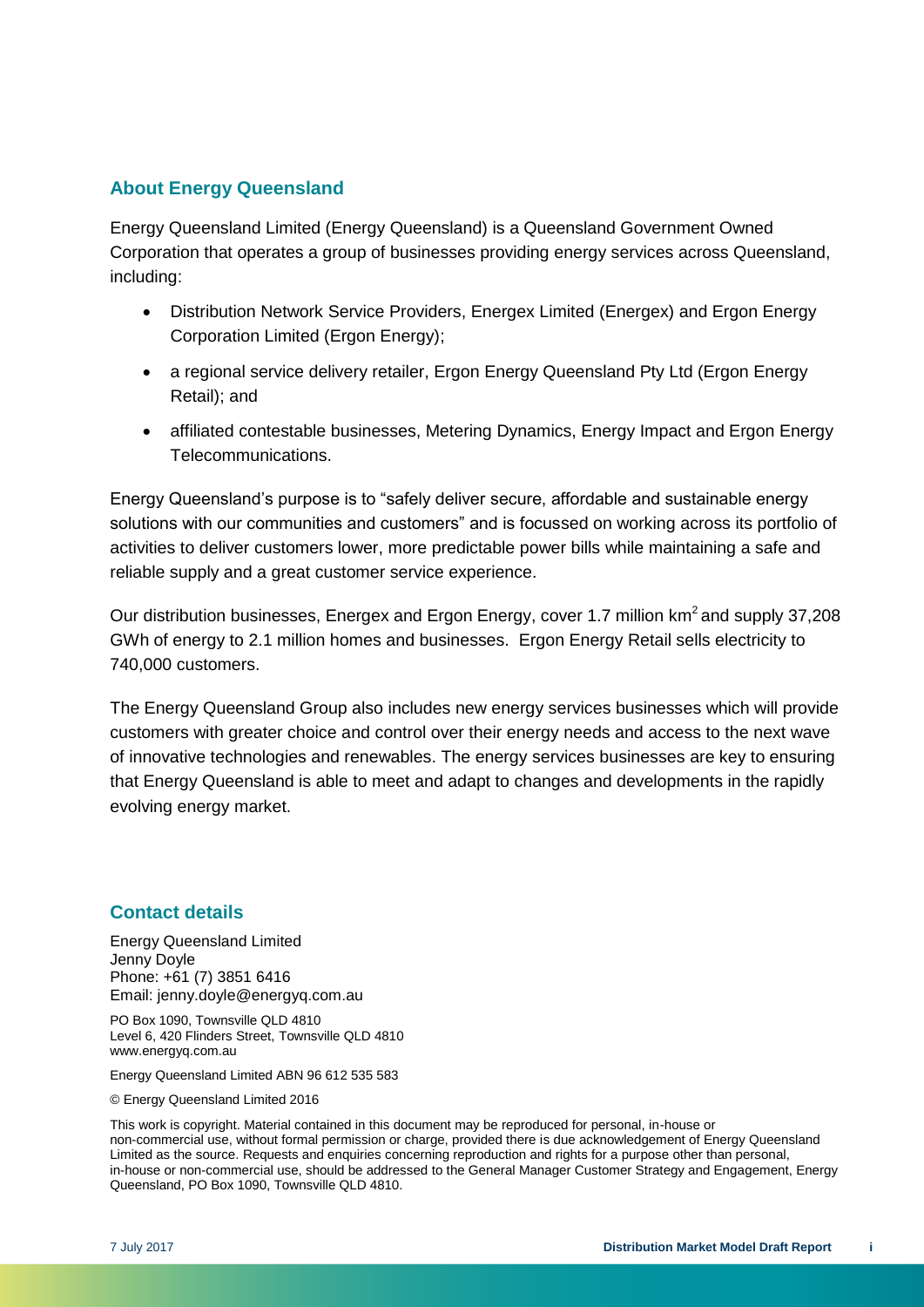### **Contents**

| 1              |                                                                        |                                                                               |
|----------------|------------------------------------------------------------------------|-------------------------------------------------------------------------------|
| $\overline{2}$ |                                                                        |                                                                               |
| 3              | Comments on optimising and coordinating distributed energy resources 5 |                                                                               |
|                | 3.1                                                                    | Optimising investment in and operation of distributed energy resources5       |
|                | 3.2                                                                    | Coordinating the operation of distributed energy resources with the wholesale |
| 4              |                                                                        |                                                                               |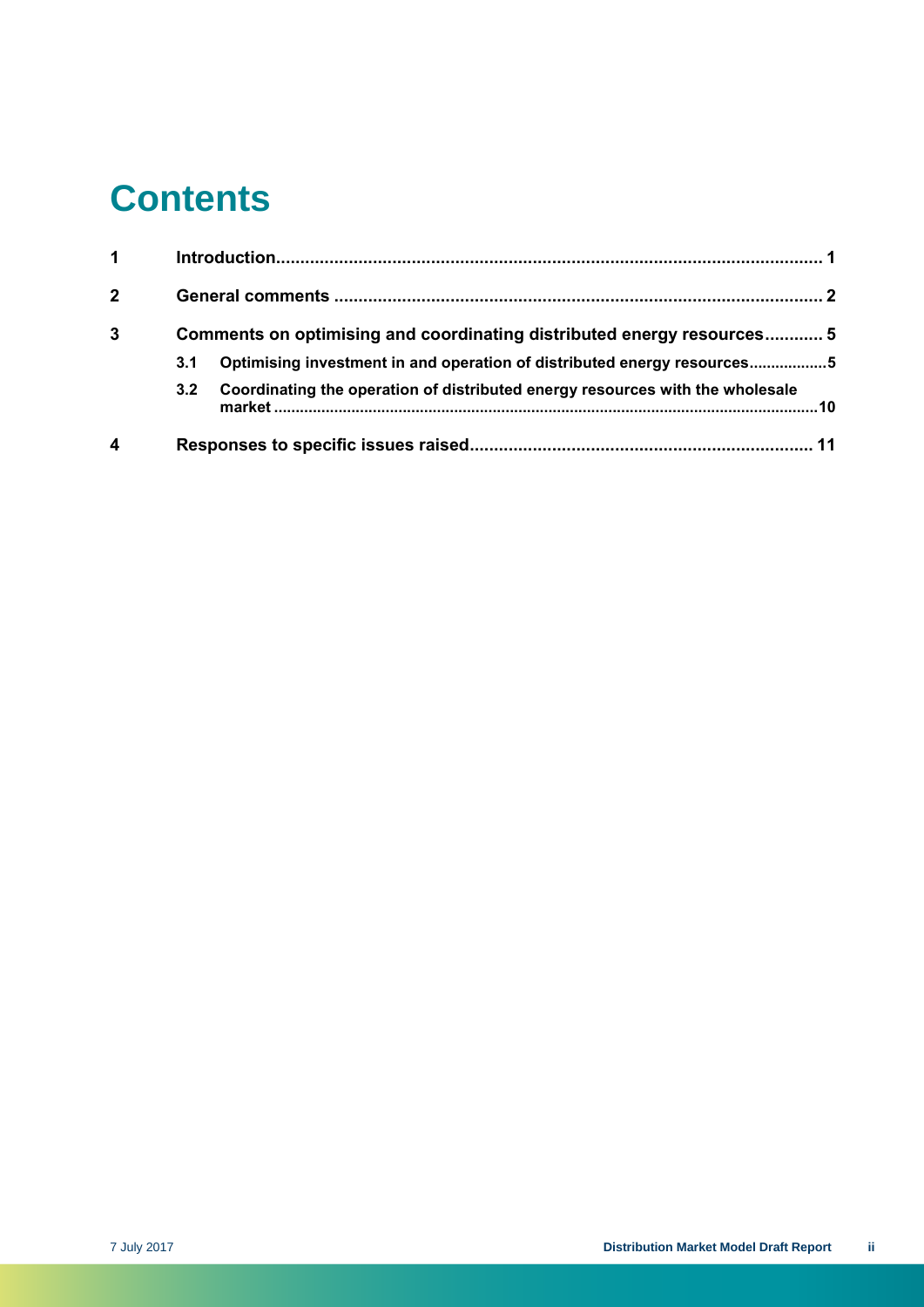### <span id="page-4-0"></span>**1 Introduction**

In December 2016, the Australian Energy Market Commission (AEMC) initiated the Distribution Market Model project to examine how the operation and regulation of electricity distribution networks may need to change to accommodate a higher penetration of distributed energy resources, such as solar photovoltaic (PV) systems, battery storage, electric vehicles and other new technologies. Following feedback received from stakeholders on its approach paper, the AEMC has now published its *Draft Report: Distribution Market Model* (draft report). Energy Queensland welcomes the opportunity to participate in the consultation process and provides comment on the conclusions and issues raised in the draft report in this submission.

In its draft report, the AEMC outlines "the need for a way to buy and sell energy and related services at the distribution level in a dynamic way, in response to price signals"<sup>1</sup> and has set out an indicative, three-stage evolutionary path that describes the characteristics of an anticipated future state of distribution system operation as well as identifying the principal market and technical enablers of such an evolution. As part of stakeholder engagement, the AEMC has sought feedback on specific issues relating to the following enablers:

- cost-reflective network tariffs;
- network access;
- connection charges; and
- Australian Standards and technical requirements for connection.

The AEMC has requested that interested parties should make submissions on the draft report by 4 July 2017. Energy Queensland's comments are provided in Sections 2, 3 and 4 of this submission.

Energy Queensland is available to discuss this submission or provide further detail regarding the issues raised.

<sup>1</sup> AEMC, *Draft Report: Distribution Market Model*, 6 June 2017, p. 18-19.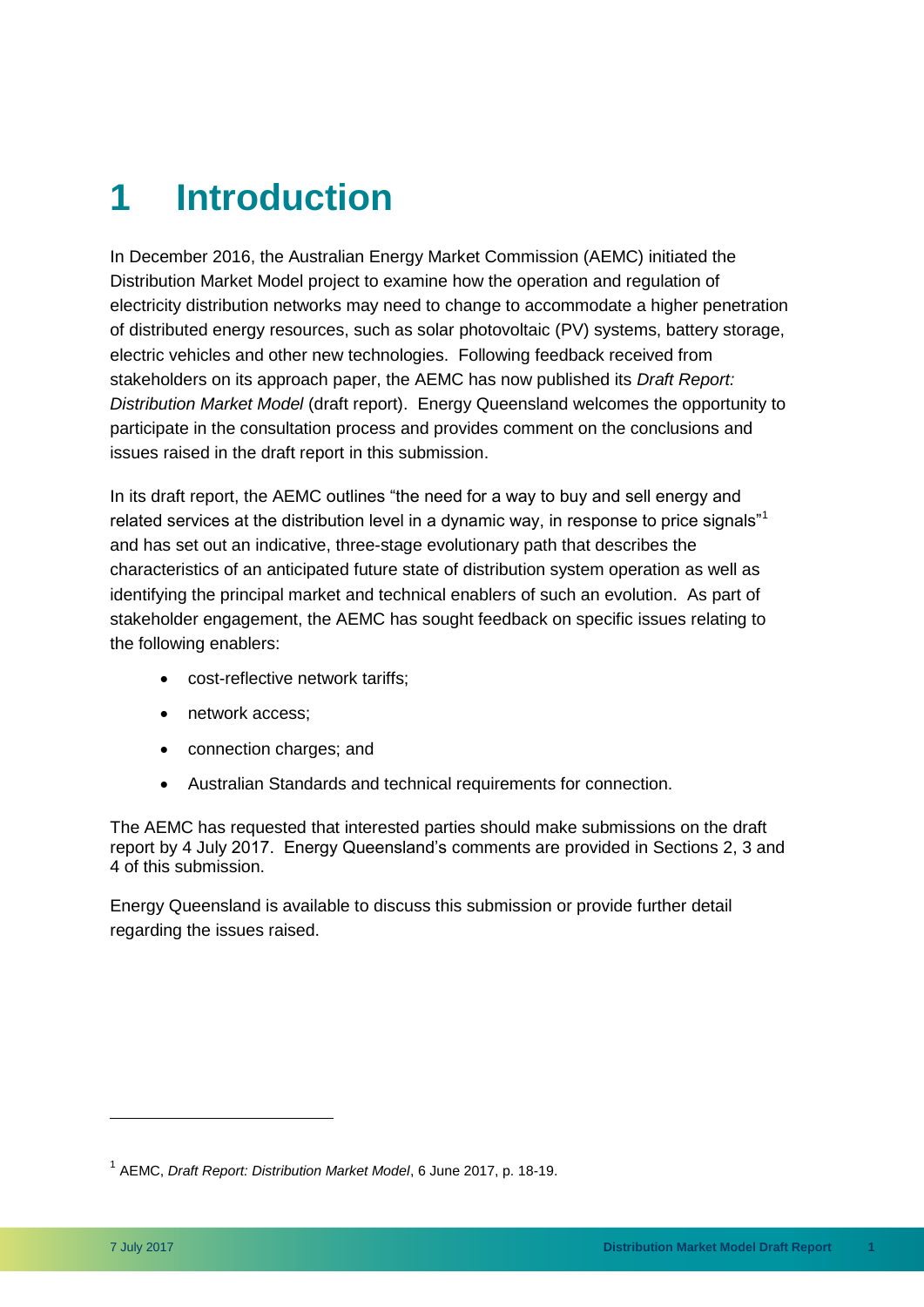### <span id="page-5-0"></span>**2 General comments**

Energy Queensland is fully supportive of the Distribution Market Model project. It is clear that declining costs, continuous technological development and changing consumer attitudes make it likely that the uptake of distributed energy resources will continue to grow and drive an evolution in distribution networks to accommodate two-way power flow and enable customers to optimise the value of their investment in these new technologies and distribution network access. As volumes increase, the integration of distributed energy resources will become more challenging, with distribution systems needing to adapt from traditional, uni-directional systems to platforms that enable bi-directional flows and more dynamic energy markets. Innovation in distribution system operation to ensure this level of integration of distributed energy resources will therefore be critical.

As distributed energy resource technology develops, it is influencing the way our customers use our networks and source electricity. For instance:

- We have already seen Queensland integrate the highest penetration of residential solar PV in Australia, with South-East Queensland having one of the highest penetrations in the world. Currently, there are just over half a million stand-alone houses with solar PV in Queensland which, at 1.65 GW, makes it the equal largest collective generation source in the State. We expect continued growth in solar PV, both in residential and other customer classes, and have recently seen a significant increase in applications to connect large-scale solar, particularly in our rural areas. Currently, Ergon Energy has 172 active export generation projects in progress, mostly for solar farms, while in the South-East, Energex has 23 projects for PV inverter systems over 1MW.
- There is significant activity around the development and deployment of complementary battery storage technology, with over 1MWh of residential energy storage installed in Queensland over the last twelve months.
- While the electric vehicle market is still in its infancy in Australia, there are now over 1,000 electric vehicles in Queensland, with a 60/40 split between plug-in hybrid and battery electric vehicles.

In future, while solar PV is expected to continue to increase, batteries and electric vehicles are also likely to emerge in higher penetrations as costs continue to fall and customers are able to benefit from these technologies. Indeed, the Australian Energy Market Operator has recently forecast that uptake of rooftop solar and batteries is expected to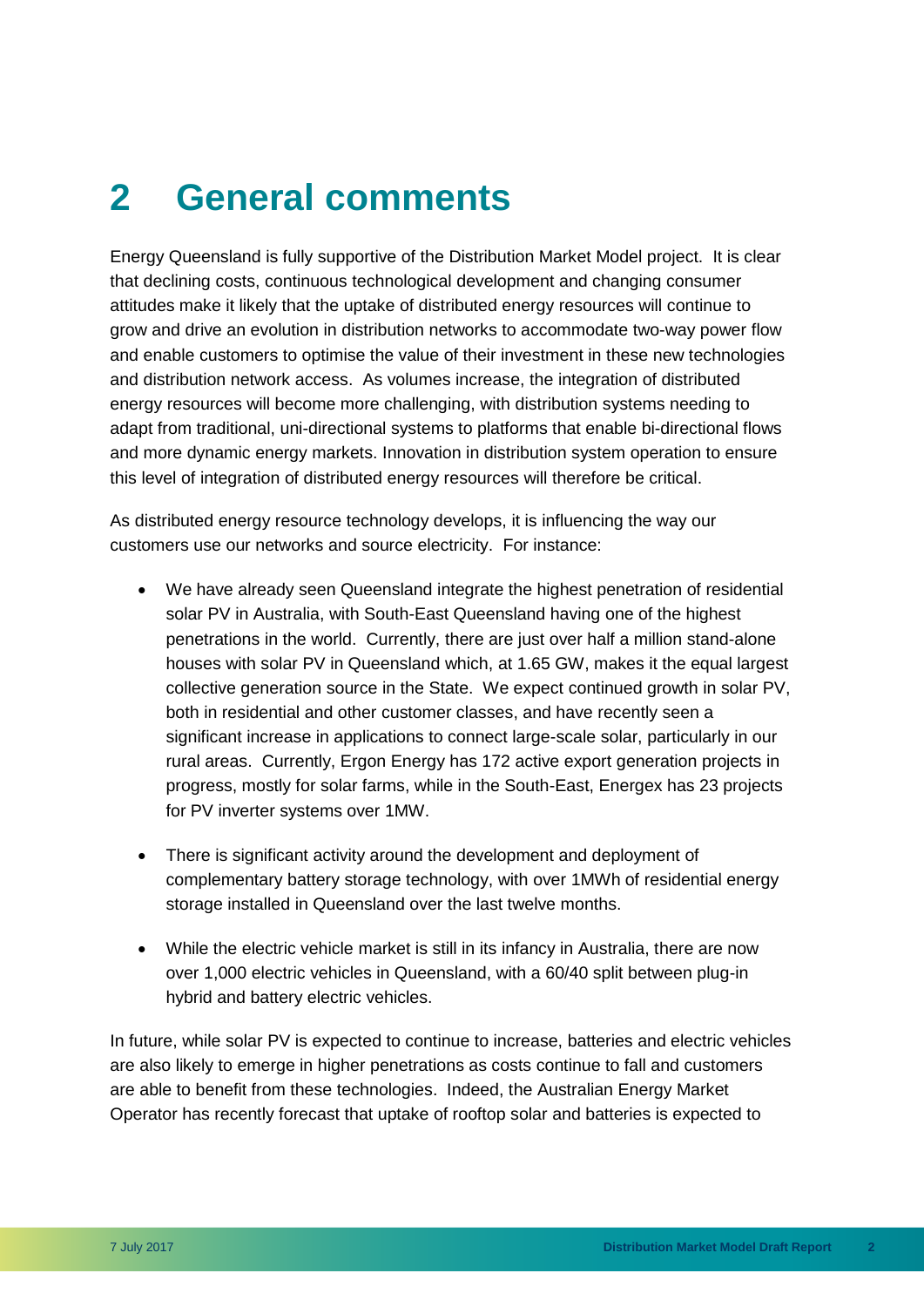quadruple over the next twenty years from less than 5 GW to almost 20 GW by 2036-37 and that there will be a significant increase in the uptake of electric vehicles from 2020 onwards $^2$ .

In line with the prediction that customers will continue to embrace and invest in new forms of technology within their homes and businesses, Energy Queensland will continue to evolve our grids to meet these changing demands. Regardless of the type of technology, we intend to create a network that can operate as a platform and interconnector for distributed energy resources and for all of our customers. This outcome is in line with Energy Queensland's strategic objectives which are to: be community and customer focussed; operate safely as an efficient and effective organisation; strengthen and grow from our core; and create value through innovation.

Energy Queensland's distribution businesses, Energex and Ergon Energy, are already actively responding to the technical impacts of distributed energy resources, with much of our forward planning focussed on strategies to enable greater integration of these technologies into the network and support positive outcomes for customers and the wider Queensland community. For example:

- Energex has implemented a range of innovative solutions, such as direct load control of customers' hot water systems and demand response enabling device (DRED) based air-conditioning load management, to ensure the South-East Queensland network is able to cost-effectively manage the power quality and voltage management challenges of solar PV; and
- Both Energex and Ergon Energy are currently conducting trials to explore the effects of battery storage on peak demand and power quality. These trials are providing insights to help deliver solutions that offer our connected customers choice in their energy supply and minimise expenditure on the network.

Initiatives such as these not only demonstrate Energy Queensland's commitment to integrate distributed energy resources into Queensland's networks but also highlights that the evolution of distribution system operation is well under way and is already having a significant impact upon distribution network service providers' investment and network management decisions.

<sup>2</sup> AEMO, *Electricity Forecasting Insights for the National Electricity Market*, June 2017, p. 5.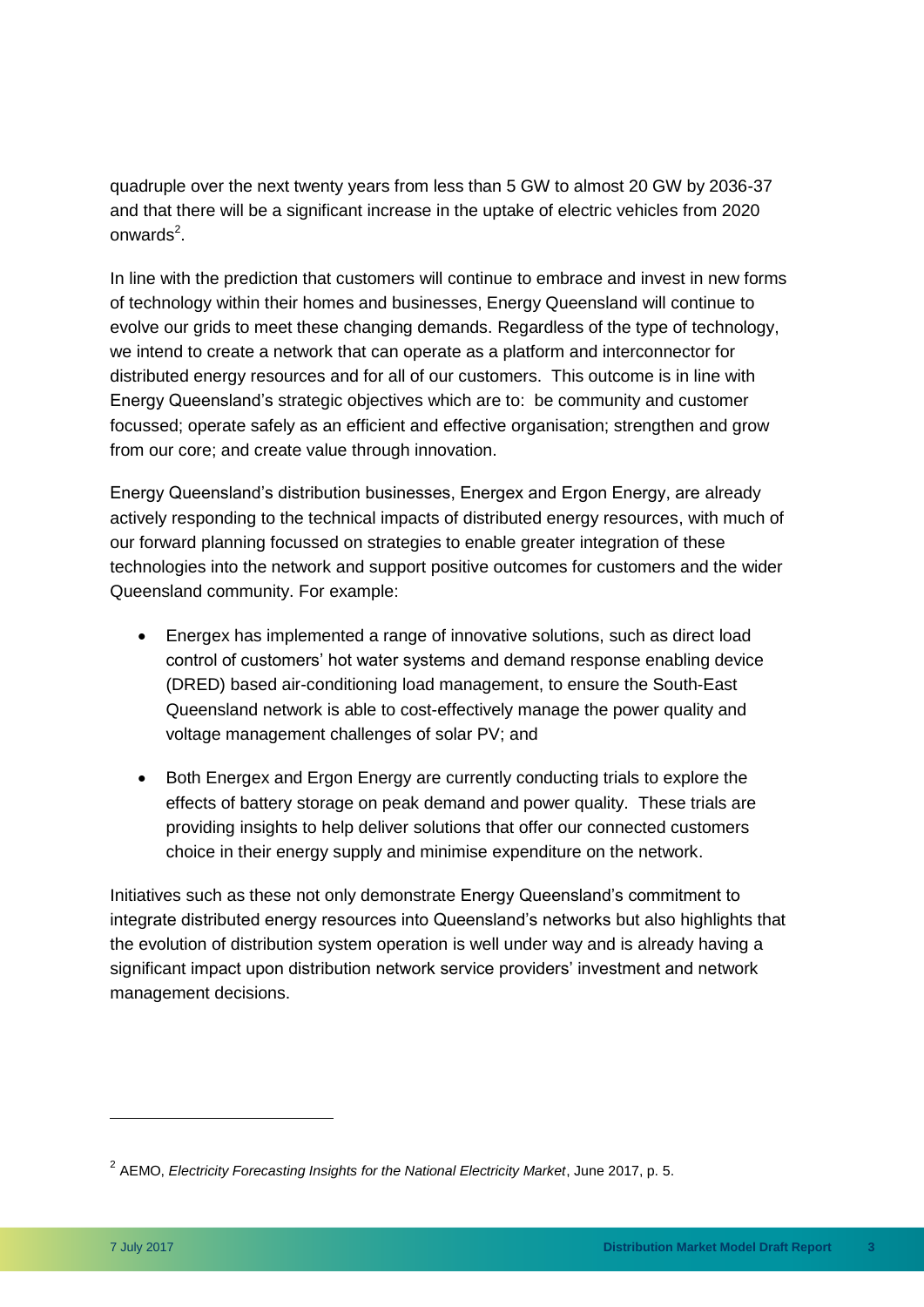There is no doubt that the evolutionary process driven by high levels of distributed energy resources will require significant changes to distribution system operation and Energy Queensland is supportive of the need to remove barriers and enable the development and maximisation of the value of these technologies in the various electricity markets. However, it is also essential that the primary objective of electrical power distribution systems - the safe, secure, reliable and affordable provision of electricity supply for all consumers - continues to be at the forefront of the AEMC's approach.

Energy Queensland therefore urges that care should be taken to ensure that the Distribution Market Model project takes a holistic approach to the incorporation of new technologies into the market and that the implications of any conclusions presented in the AEMC's final report are well-considered and balanced. To assist in the achievement of this objective, Energy Queensland has provided specific comments for further consideration by the AEMC in this submission on both the issues raised for consultation and the conclusions outlined in the draft report in relation to the "optimisation and coordination functions".

Energy Queensland also strongly recommends that the AEMC has regard to the *Electricity Network Transformation Roadmap* developed by the CSIRO and Energy Networks Australia. This document, which is the result of two years of extensive research, stakeholder engagement and evidence-based analysis, has been developed to help guide the transformation of Australia's transmission and distribution networks over the next decade. The comprehensive transitional pathway set out in the *Electricity Network Transformation Roadmap* is fully endorsed by Energy Queensland.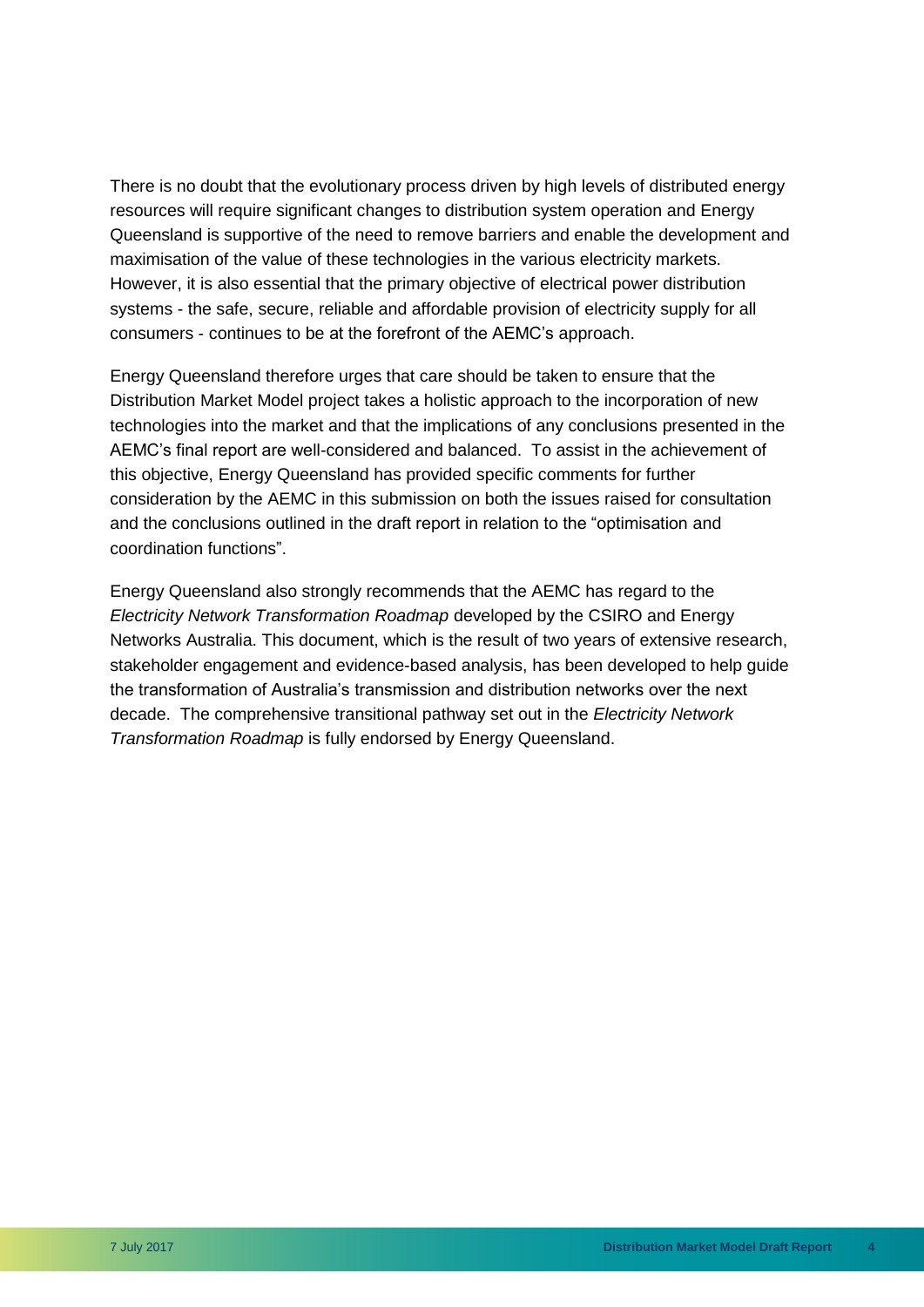### <span id="page-8-0"></span>**3 Comments on optimising and coordinating distributed energy resources**

Energy Queensland notes that, given the increasing uptake of distributed energy resources, the AEMC has identified two key considerations relating to the future operation of the distribution system and associated regulatory arrangements, namely:

- the value from **optimising** investment in and operation of distributed energy resources; and
- the value from **coordinating** the operation of distributed energy resources with the wholesale market<sup>3</sup>.

#### <span id="page-8-1"></span>**3.1 Optimising investment in and operation of distributed energy resources**

In its draft report, the AEMC has put forward the view that an effective market-based approach to the provision of optimisation services will develop where there is a level playing field and, further, that the party who provides the optimisation function must be **independent** and **exposed to financial incentives<sup>4</sup>** . Given the independence criterion, the AEMC has formed the view that it would not be appropriate for a distribution network service provider (and potentially an affiliated entity) to perform the optimisation function. However, in Energy Queensland's view, the conclusions presented in the draft report do not appear to be supported by a comprehensive analysis and evaluation of alternative market design options.

Energy Queensland therefore recommends that before any attempt is made to definitively determine which party should or should not be responsible for performing a function which has the potential to impact upon distribution system operations, further detailed analysis of market design options, including associated strengths and limitations, gaps between the future state and current state and the potential benefits and associated cost components is required.

<sup>3</sup> AEMC, *Draft Report: Distribution Market Model*, p. 18.

 $<sup>4</sup>$  Ibid, p. 34.</sup>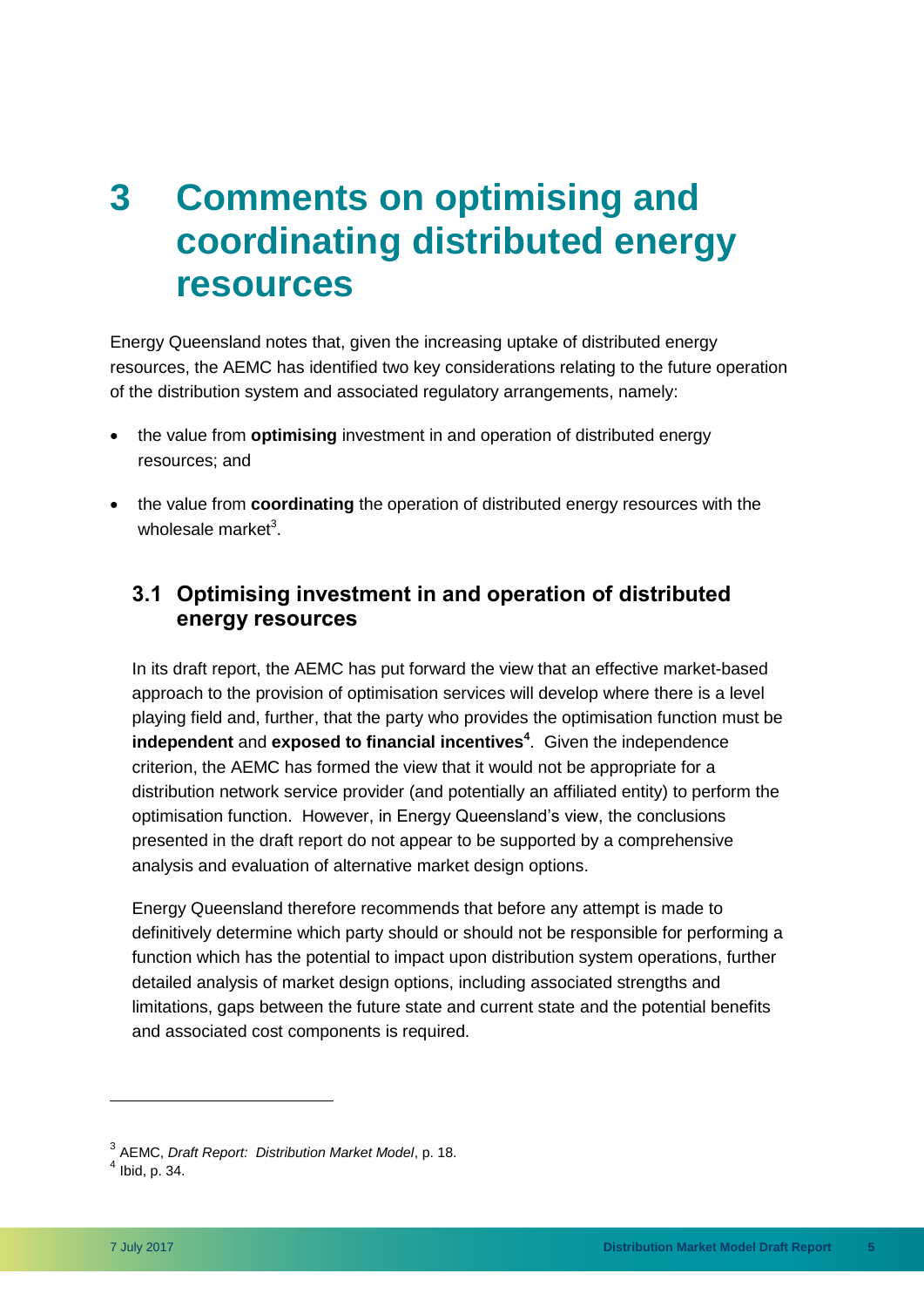In response to the conclusions outlined in the AEMC's draft report, Energy Queensland provides the following comments:

 *The "independence" criterion and its application to distribution network service providers and affiliated entities.*

The AEMC has stated that:

"If the optimising function is taken on by a party who has a particular financial or regulatory interest in the provision of a particular service (i.e. where the provision of that service has a higher value to the party who takes on the optimisation function than to what the customer's preference would be), then that party is acting in accordance with its own interests and is unlikely to make decisions that result in the full value of that asset being maximised"<sup>5</sup>.

Based on this logic, the AEMC has determined that distribution network service providers should be excluded from performing the optimisation function as they have greater financial and regulatory incentives to favour network services over customer or wholesale services. The draft report further suggests that an affiliated entity of a distribution network service provider should also potentially be excluded from performing the optimisation function on the basis that distribution ring-fencing arrangements "may not be able to successfully address these risks<sup>"6</sup>. However, Energy Queensland is of the view that:

- it could be argued that other parties, such as retailers and the market operator, do not meet the independence criterion either as they also have greater incentive to focus on specific interests and are likely to value customer services and wholesale market services over network services;
- − in order for an independent, third party to provide the optimisation function, they would need real-time visibility of network constraints which are (by orders of magnitude) far more complex than at the national transmission market level and would essentially be a duplication of the distribution network service provider's role;

 $^5$  Ibid, p. 34.

 $6$  Ibid, p. 37.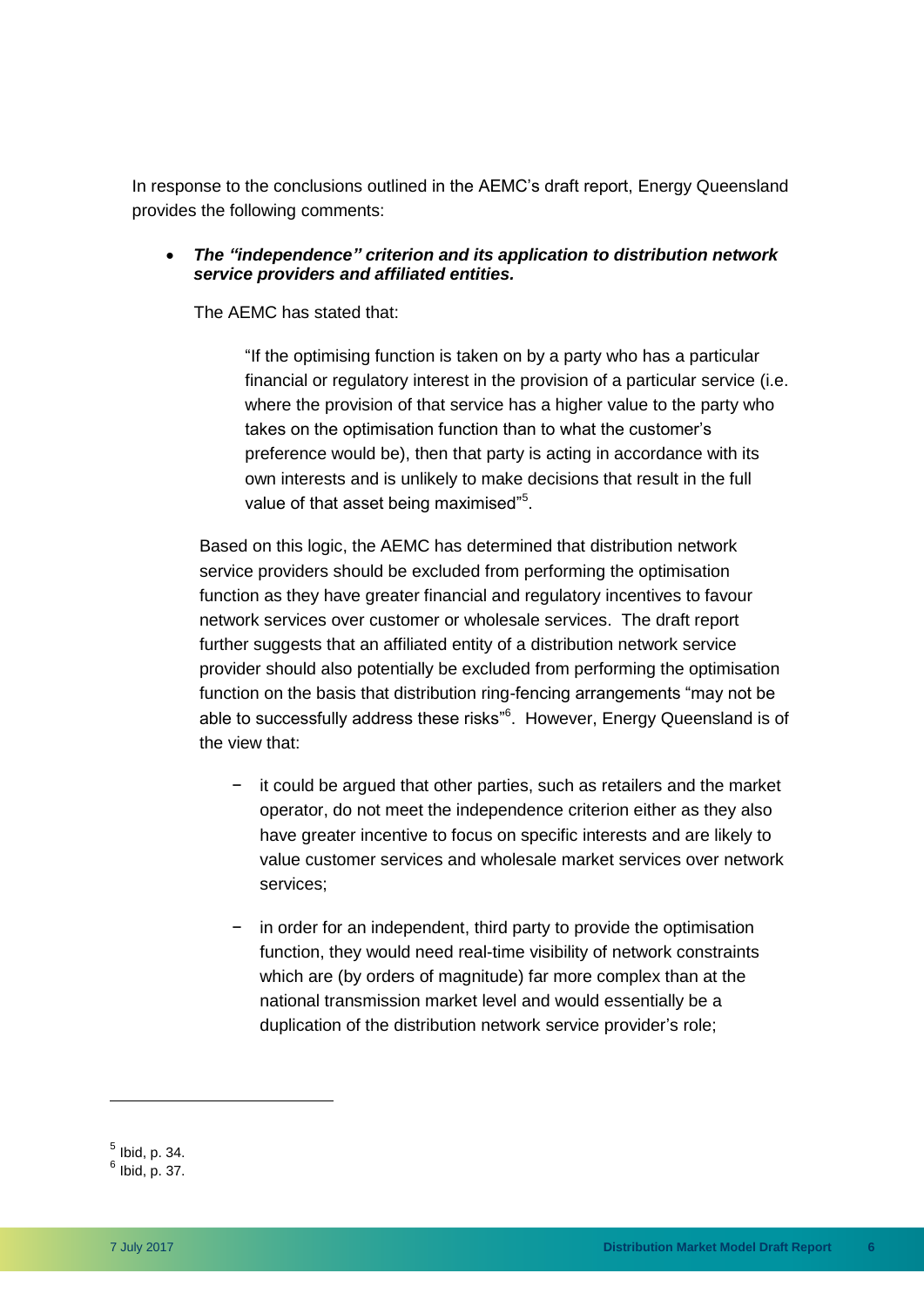- − the scenario where a workable market is slow to develop and there are insufficient financial incentives to attract an independent third party to provide optimisation services (such as in less populated regional areas) has not been considered; and
- − the current ring-fencing legal separation obligations represent a targeted, proportionate and effective regulatory response to counter any concerns regarding perceived biases with respect to affiliated entities.

Consequently, Energy Queensland questions the AEMC's current application of the independence criterion to single out distribution network service providers and potentially affiliated entities for exclusion from performing the optimisation function. Conversely, Energy Queensland considers that distribution network service providers, supported by appropriate network infrastructure, system automation and technical and communications protocols, are well placed to not only:

- address the technical integration challenges of distributed energy resources, including managing technical issues relating to: voltage stability; frequency stability; harmonics; flicker; power factor; supply/demand management; thermal loading; islanding and reclosing; and protection (which have the potential to affect the reliability or quality of electricity supply or impact the safety of the network); but also
- − optimise and coordinate those technologies for the benefit of all parties

in line with their obligation to provide a safe, secure, reliable and affordable electricity supply for all electricity consumers.

While decisions relating to policy are beyond our control, Energy Queensland strongly recommends that a participant neutral approach should be adopted by the AEMC.

 *The ability for distribution networks to meet their obligation to ensure a safe, secure, reliable and affordable electricity supply for all electricity consumers.* 

As distribution network asset owners and operators, distribution network service providers are responsible for ensuring the safety, security and reliability of electricity supply for all electricity consumers, at least cost. In order to do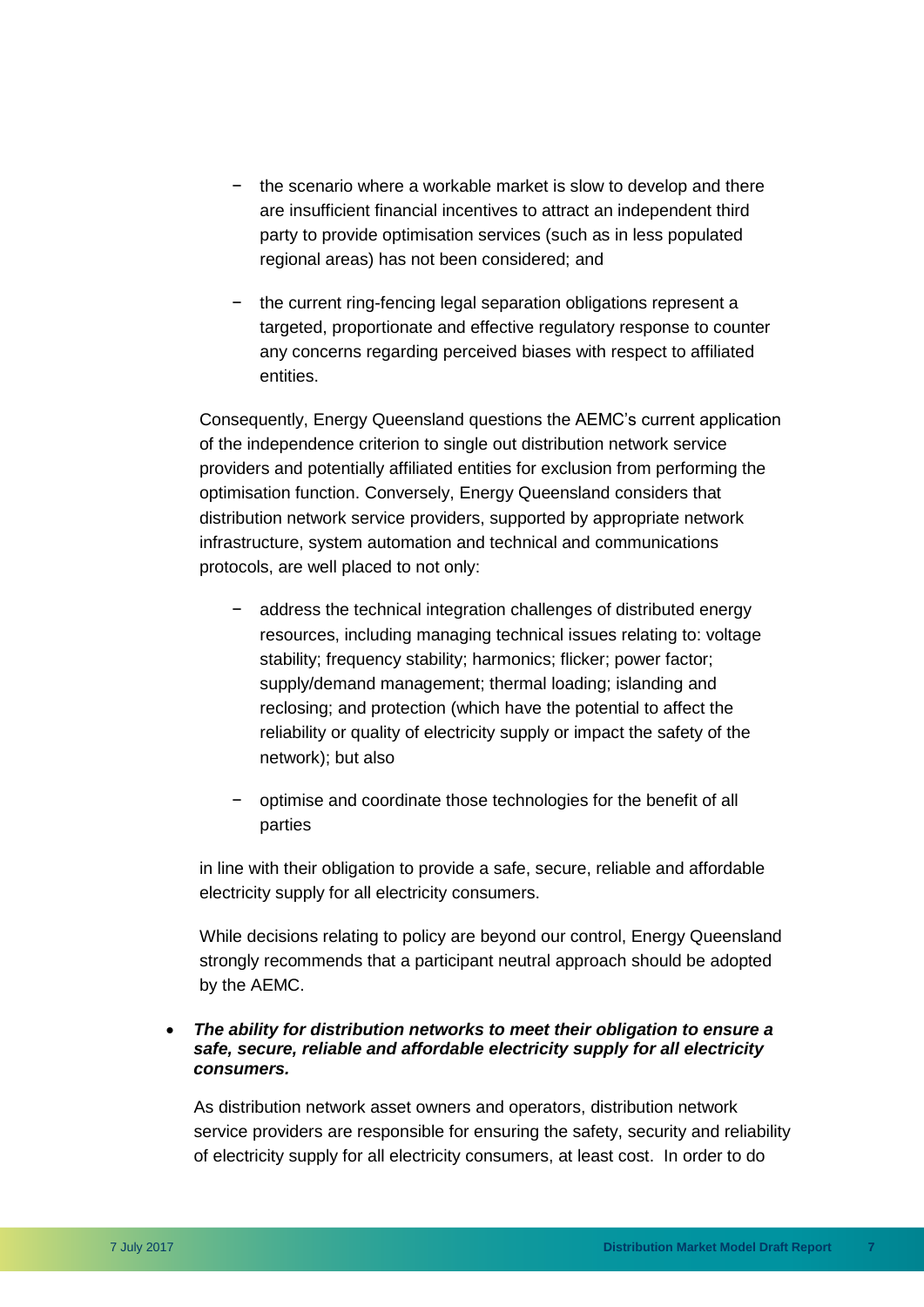so, distribution networks must have the ability to operate the distribution system in a manner that will efficiently address the technical impacts of distributed energy resources on their networks, defer investment in network assets and maximise customer and community outcomes.

In Energy Queensland's view, any proposed optimisation function should be focussed on achieving more efficient investment in, and operation of, **both** distributed energy resources and distribution network assets. It is therefore clear that for full value to be achieved in accordance with the overarching requirement to ensure a safe, secure, reliable and affordable electricity supply for the entire customer base, the optimisation function cannot be performed in isolation from distribution system operation and full visibility of real-time network constraints.

It is our expectation that in order for an independent party to perform the optimisation function, constraint equations or limits would be needed across the entire distribution network. However, the level of information that would be required for the distribution network would be far more complex than that currently used by the market operator for the transmission network (and some parts of the distribution network to manage embedded generation greater than 30 MW). Managing the optimisation function for all distribution networks across the National Electricity Market is not a simple expansion of the market operator's current capability, but would require a significant investment given the increased complexity of individual distribution networks (by orders of magnitude) compared to the transmission network. To achieve Stage 3 of the distribution system operation evolution, models of the entire distribution network, including controllable devices with real-time or near real-time data (potentially including some level of state estimation to reduce costs and complexity, i.e. incomplete metering) will be required to be held by the party performing the optimisation function. These key elements do not currently exist and will therefore need to be created before the optimisation function can occur.

As noted earlier, in Energy Queensland's view, the potential for distribution network service providers (supported by appropriate network infrastructure, system automation and market protocols) to be best placed to effectively and efficiently manage both the distribution system operation and optimisation of distributed energy resource functions in the best interests of electricity consumers should not be overlooked.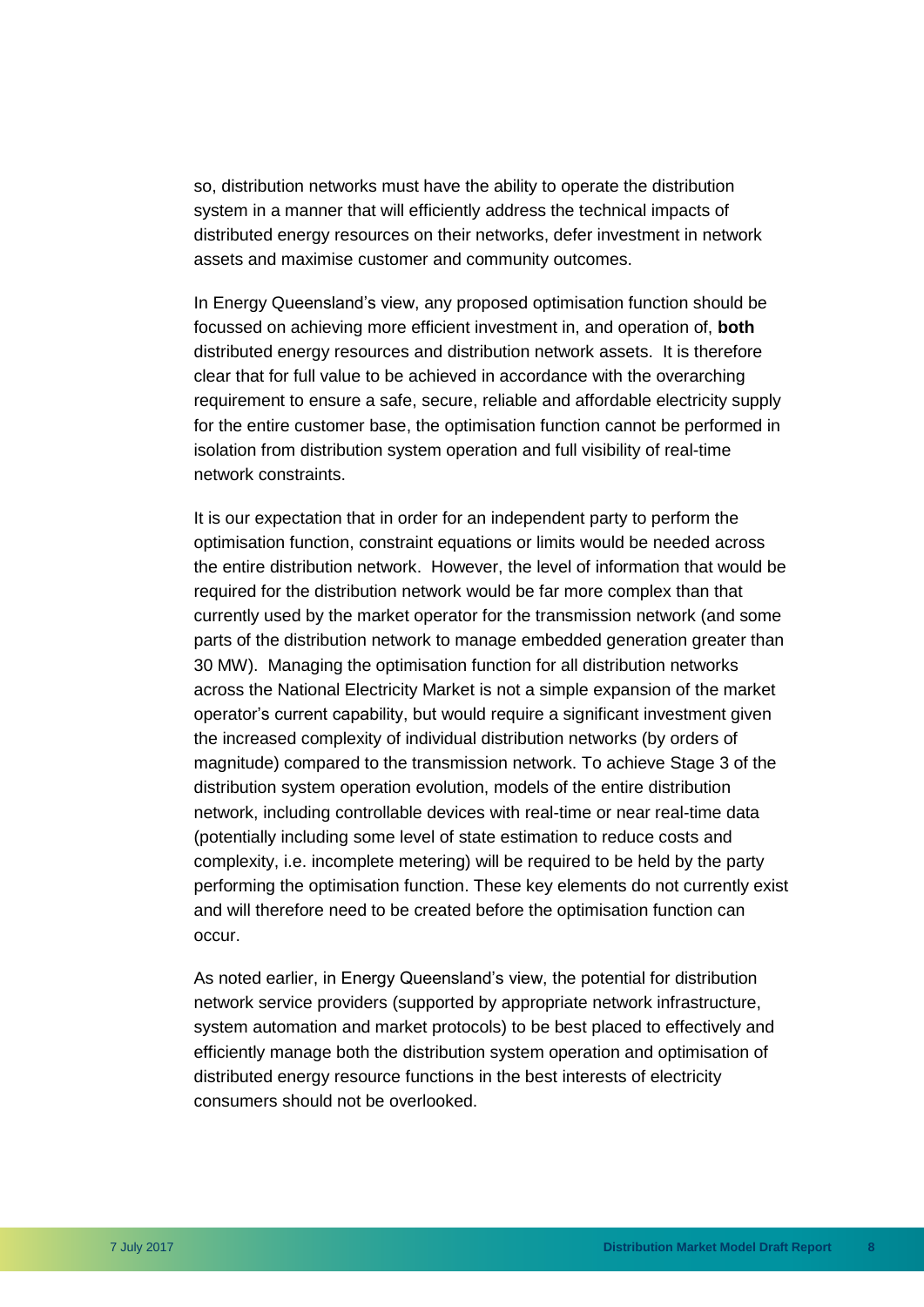#### *Transition to an optimised end-state*

The AEMC's draft report describes a possible evolution over time and through three distinct stages to a future where investment in and operation of distributed energy resources is optimised<sup>7</sup>. Energy Queensland considers there is considerable work required to achieve the AEMC's future state. At present, the operation of and investment in distributed energy resources is not optimised, there is limited transparency of the costs of supply to customers and crosssubsidies are occurring as a result of distortion of price signals in a fragmented distributed energy market.

In Energy Queensland's view the draft report does not give sufficient consideration to the impacts that the rapidly increasing penetration of distributed energy resources will have upon distribution network service providers and other market participants throughout the transition phase, particularly market operations during the initial stages of evolution where distributed energy resource optimisation and coordination capability has not yet reached full maturity. As noted earlier in this submission, the continued growth in distributed energy resources is already impacting upon distribution network service providers' obligations and decision-making with respect to distribution system operation and investment.

#### *Costs and benefits of creating an additional role in the market.*

The creation of an additional, independent third party role with the necessary technical and systems capability to perform the optimisation function is likely to involve significant expense and result in increased costs for customers. There is also considerable potential that the need for such a role may be mitigated by technology and smart grids, as suggested by the staged evolution towards smart grids outlined in the *Electricity Network Transformation Roadmap*. Consequently, the costs of creating an additional optimisation role may be unnecessary in the long-term and have the potential to outweigh the benefits to electricity consumers.

 $<sup>7</sup>$  Ibid, p. 29.</sup>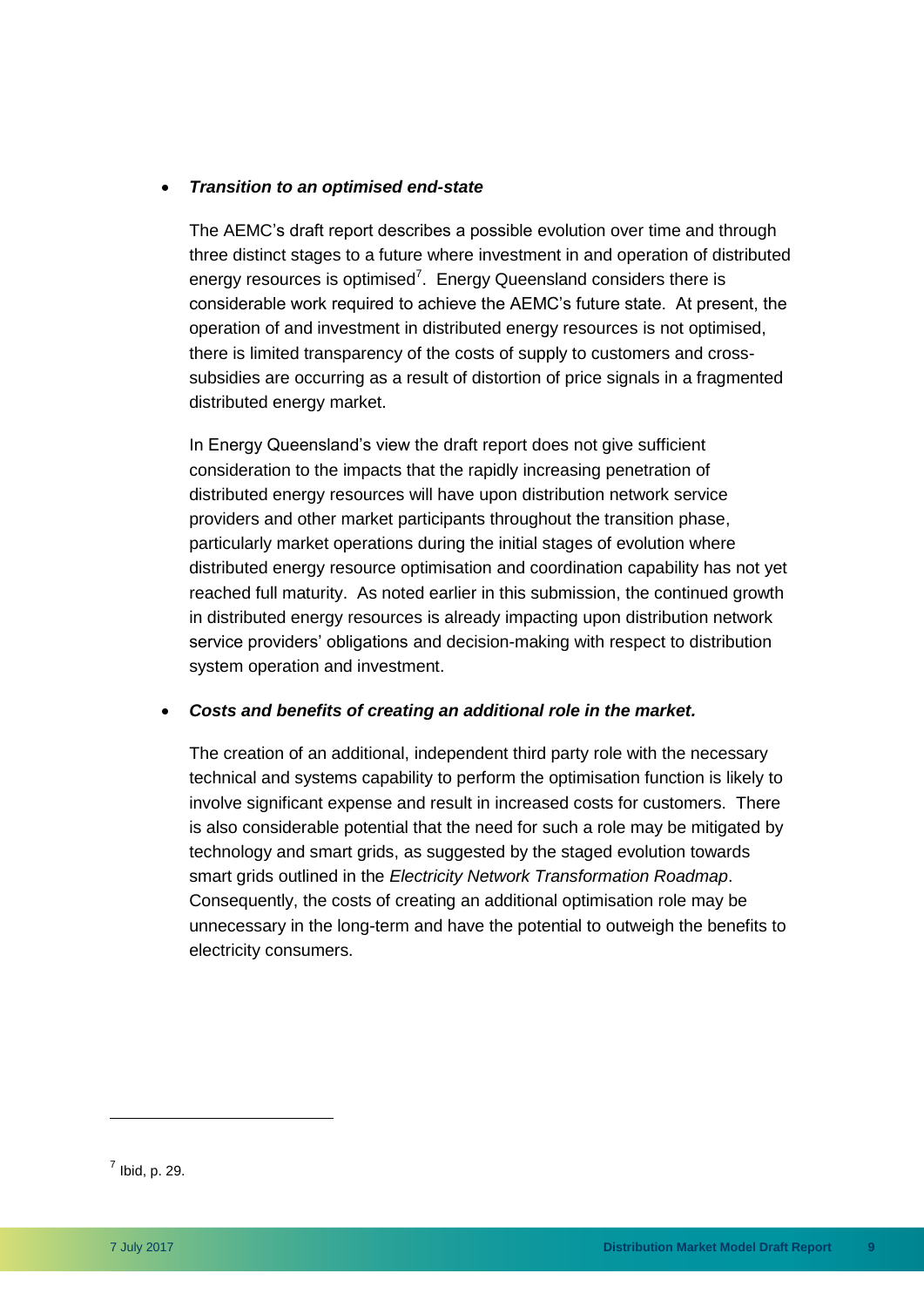### <span id="page-13-0"></span>**3.2 Coordinating the operation of distributed energy resources with the wholesale market**

Energy Queensland notes the AEMC's conclusion that:

"In order for a market-based approach to optimisation to be effective, and for the full wholesale benefits of distributed energy resources to be realised, the operation of distributed energy resources would benefit from being coordinated with the wholesale market, and vice versa."<sup>8</sup>

However, in order to coordinate the operation of distributed energy resources within the wholesale market, the multitude of current price signals (including marginal loss factors, distribution loss factors, zonal pricing, the National Electricity Market despatch engine constraint equation, transmission use of system charges, distribution use of system charges and, in the future, peer-to-peer trading) will need extensive consideration.

In addition, the capability of distributed energy resources to provide wholesale market services will depend on a number of complex interactions, including:

- the physics of electrical energy flows from and within the low voltage through to transmission level electrical networks;
- the location and availability at any point in time of a service provider's distributed energy resources;
- the number of service providers operating at a local level and across the wholesale market;
- the terms and conditions of a service provider's agreements with consumers which may affect the availability of distributed energy resources in the distribution and transmission services markets; and
- standardisation of communications platforms.

Energy Queensland therefore recommends that the AEMC gives further consideration in its final report as to how these challenges can be addressed to allow the efficient coordination of the operation of distributed energy resources. Energy Queensland also considers that further detailed analysis of market design options as well as the potential benefits and associated cost components (and how they will be apportioned to the various parties involved) is required.

 $<sup>8</sup>$  Ibid, p. 24.</sup>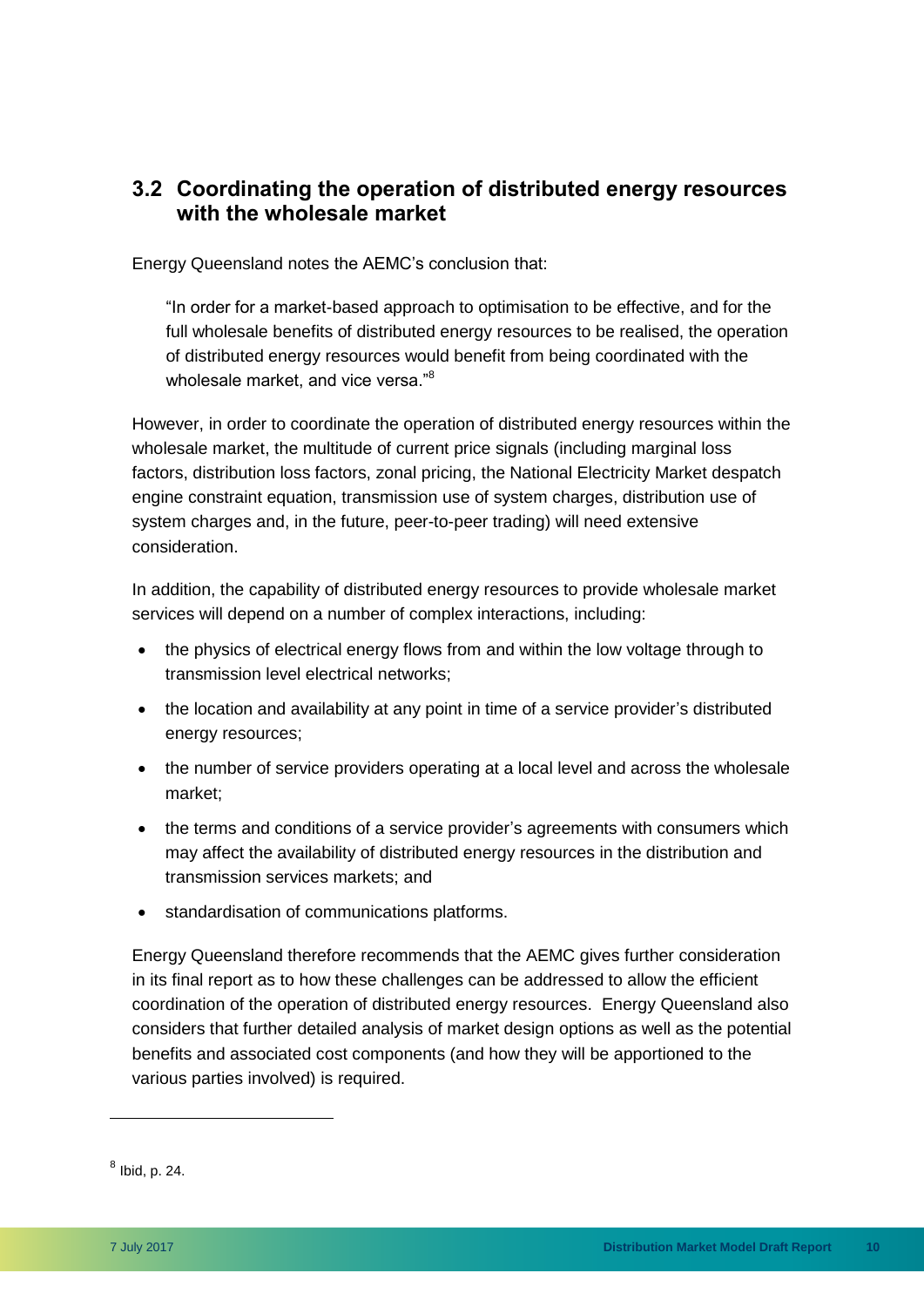### **4 Responses to specific issues raised**

<span id="page-14-0"></span>

| <b>Consultation Paper Feedback Question</b>                                                                                                                                                                                                            | <b>Energy Queensland Comment</b>                                                                                                                                                                                                                                                                                                                                                                                                                                                                                                                                                                                                                                                                                                                                                                                                                                                                                                                                                                                                                                                                                                                                                                                                                                                                                                                                                                                                                                                                         |
|--------------------------------------------------------------------------------------------------------------------------------------------------------------------------------------------------------------------------------------------------------|----------------------------------------------------------------------------------------------------------------------------------------------------------------------------------------------------------------------------------------------------------------------------------------------------------------------------------------------------------------------------------------------------------------------------------------------------------------------------------------------------------------------------------------------------------------------------------------------------------------------------------------------------------------------------------------------------------------------------------------------------------------------------------------------------------------------------------------------------------------------------------------------------------------------------------------------------------------------------------------------------------------------------------------------------------------------------------------------------------------------------------------------------------------------------------------------------------------------------------------------------------------------------------------------------------------------------------------------------------------------------------------------------------------------------------------------------------------------------------------------------------|
| <b>Issue 1: Network Tariffs</b>                                                                                                                                                                                                                        |                                                                                                                                                                                                                                                                                                                                                                                                                                                                                                                                                                                                                                                                                                                                                                                                                                                                                                                                                                                                                                                                                                                                                                                                                                                                                                                                                                                                                                                                                                          |
| <b>Question 1</b><br>Do stakeholders consider that there are any other<br>barriers to the development and implementation of<br>cost-reflective network tariffs? How material are these<br>barriers? Are there other means for them to be<br>addressed? | Truly cost-reflective tariffs need to recognise that the cost of supplying customers changes<br>frequently because of variations in load and network asset usage throughout each day of the<br>year, as well as individual customers' usage of distributed energy resources.<br>For the tariff structures to enable the Distribution Market Model to work effectively there<br>needs to be a sufficient level of transparency to allow customers to understand both the<br>costs associated with electricity supply and the price signals being sent through network<br>tariffs. However, in achieving the alignment between cost of supply and price signals,<br>recognition must be given to cost-reflectivity, with administrative simplicity and customer<br>impact management.<br>The tariff structure statement framework provides a barrier to the <b>development</b> of cost-<br>reflective network tariffs. While the market and technology competing with traditional<br>networks is developing rapidly, the five year duration of the tariff structure statement does<br>not provide the flexibility for cost-reflective network tariffs to keep pace with market and<br>technology developments. In addition, in the case of granular locational prices, the tariff<br>structure statement does not allow for tariff response to changes in actual network load<br>outcomes and revised optimal network needs through updating of the efficient locational<br>tariff structures and signals. |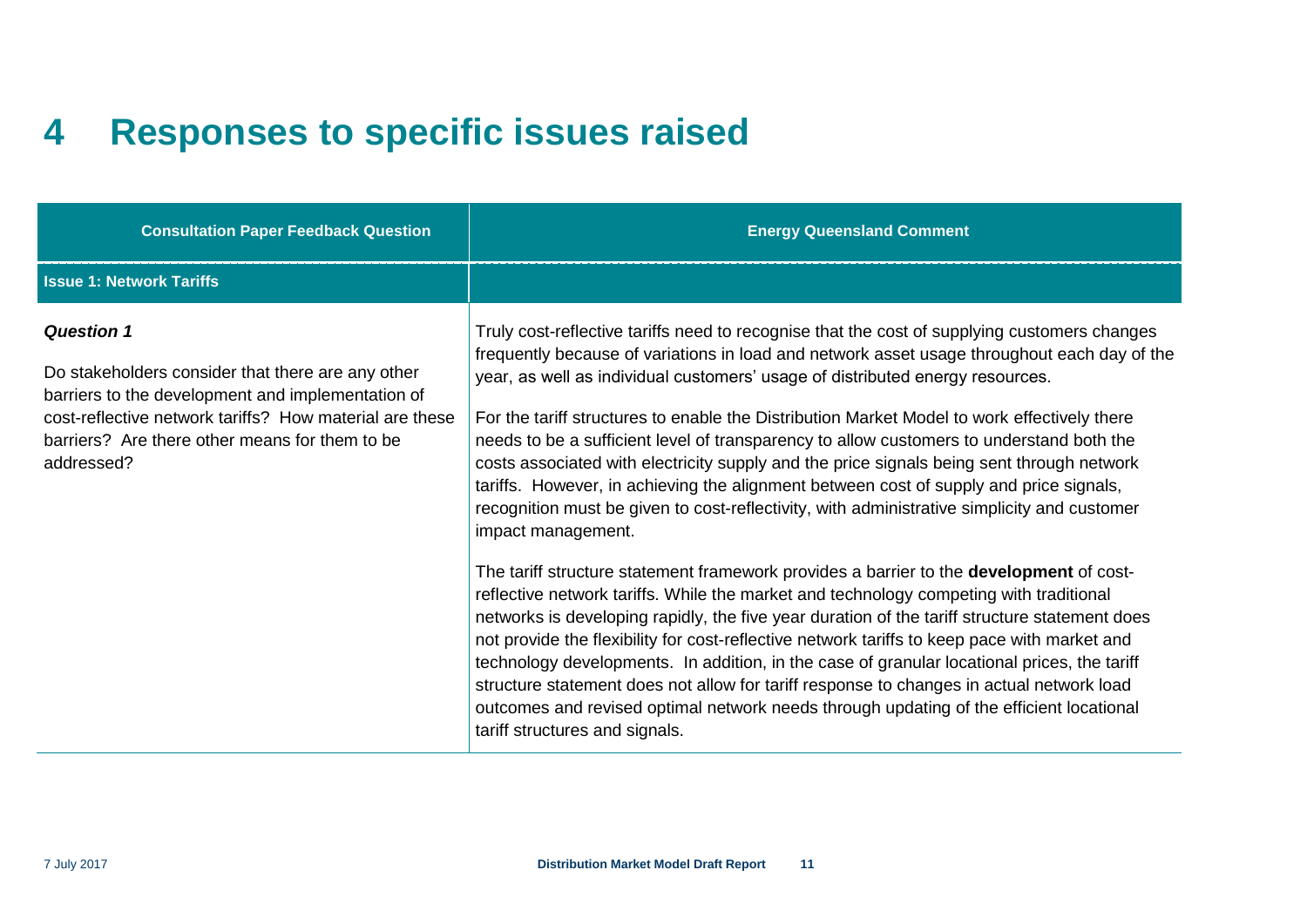| <b>Consultation Paper Feedback Question</b> | <b>Energy Queensland Comment</b>                                                                                                                                                                                                                                                                                                                                                                                                                                                                                                                                                                                                                        |
|---------------------------------------------|---------------------------------------------------------------------------------------------------------------------------------------------------------------------------------------------------------------------------------------------------------------------------------------------------------------------------------------------------------------------------------------------------------------------------------------------------------------------------------------------------------------------------------------------------------------------------------------------------------------------------------------------------------|
|                                             | The three significant barriers for implementation of cost-reflective network tariffs include:<br>The availability of advanced metering. The vast majority of cost-reflective network<br>tariffs require interval data for billing purposes. However, advanced metering is<br>unlikely to achieve mass adoption, outside of Victoria, for at least 10-15 years.                                                                                                                                                                                                                                                                                          |
|                                             | The cost and lack of incentives for retailers. Retailer billing system changes and<br>B2B processes associated with the implementation of cost-reflective network tariffs<br>are expensive and this expense is compounded where tariff structures vary across<br>the National Electricity Market. Given the lack of incentive and limited ability for<br>retailers to manage the risks cost-reflective network pricing imposes, the opt-in<br>nature of most tariff structure statements and the costs of tariff implementation, very<br>few customer-facing tariffs are underpinned by cost-reflective network tariffs.                                |
|                                             | The limited energy literacy of energy consumers and lack of capability to<br>$\bullet$<br>respond. The limited energy literacy of consumers means that they are ill-equipped<br>to understand the signals embedded in cost-reflective network tariffs, even if they<br>were to be made available by retailers. Similarly, customers will require the<br>technology to respond to cost-reflective pricing. While that technology is available, it<br>is almost entirely absent from residential and small business premises currently and<br>therefore a capital investment will be required by those customers in order to<br>respond to price signals. |
|                                             | These barriers present a high risk of the price signals presented to customers not being<br>aligned with network tariff signals.                                                                                                                                                                                                                                                                                                                                                                                                                                                                                                                        |
|                                             | Locational network tariffs aligned with the granularity required to efficiently signal distributed<br>energy resource opportunity and value are anticipated to see a significant proliferation of                                                                                                                                                                                                                                                                                                                                                                                                                                                       |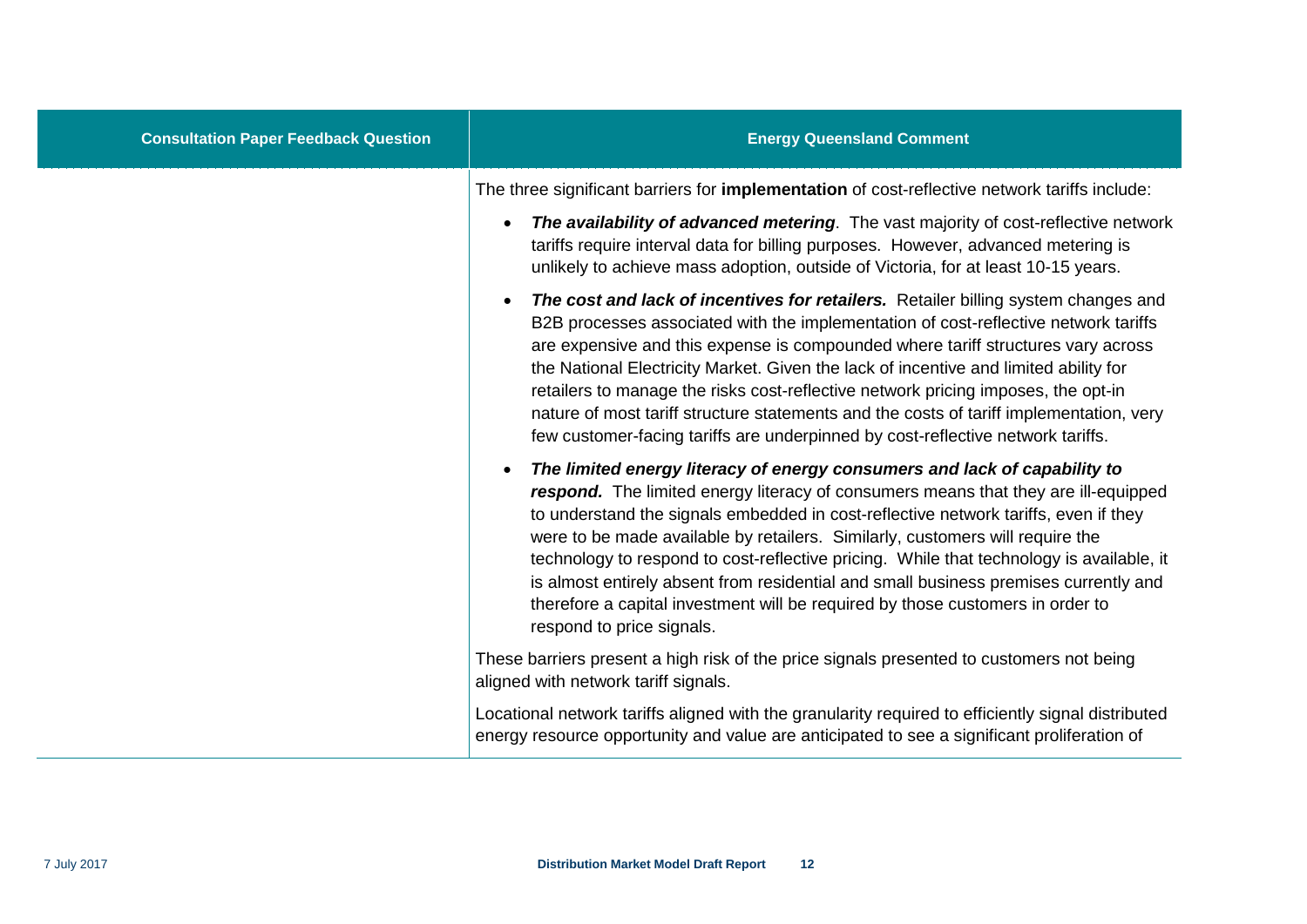| <b>Consultation Paper Feedback Question</b>                                                                                                                                                      | <b>Energy Queensland Comment</b>                                                                                                                                                                                                                                                                                                                                                                                                                                                                                                                                                                                                                                                            |  |
|--------------------------------------------------------------------------------------------------------------------------------------------------------------------------------------------------|---------------------------------------------------------------------------------------------------------------------------------------------------------------------------------------------------------------------------------------------------------------------------------------------------------------------------------------------------------------------------------------------------------------------------------------------------------------------------------------------------------------------------------------------------------------------------------------------------------------------------------------------------------------------------------------------|--|
|                                                                                                                                                                                                  | tariffs resulting in additional complexity (for networks, retailers and customers) as well as<br>driving tariff temporal instability issues, widespread tariff geographic boundary issues and<br>market confusion.                                                                                                                                                                                                                                                                                                                                                                                                                                                                          |  |
|                                                                                                                                                                                                  | An alternative to locational prices in tariffs is to directly address the network constraint value<br>to the market through the dynamic layer as described in Ergon Energy's Supporting<br>Information - Revised Tariff Structure Statement 2017 to 2020, October 2016. This<br>approach provides a mechanism to bypass any distortion that is occurring in the retail layer,<br>aligns with simpler and stable tariff structure statement network tariffs, allows rapid response<br>to changing network opportunities and opens up the potential to respond to locational price<br>signals to the broader market (i.e. the opportunity is not just mediated through the retail<br>tariff). |  |
|                                                                                                                                                                                                  | Essentially, there is an opportunity for a mechanism, such as Ergon Energy's Optimal<br>Incremental Pricing method, to work alongside cost-reflective tariffs to provide locational<br>value in the medium term (i.e. not long run, but beyond the current regulatory period) on a<br>dynamic basis.                                                                                                                                                                                                                                                                                                                                                                                        |  |
| <b>Question 2</b>                                                                                                                                                                                | There are currently multiple markets in which the efficient adoption and coordination of                                                                                                                                                                                                                                                                                                                                                                                                                                                                                                                                                                                                    |  |
| Do stakeholders consider that there are any 'missing<br>markets' or 'missing prices' beyond those that will be<br>implemented through cost-reflective network tariffs? If<br>so, what are these? | distributed energy resources is encouraged. This is not limited to network tariffs but is also<br>found in demand management programs and, at a larger scale, in network investment<br>decisions. It is therefore prudent that the AEMC considers the full breadth of market impacts<br>of distributed energy resource coordination and optimisation as part of this project.                                                                                                                                                                                                                                                                                                               |  |
|                                                                                                                                                                                                  | In addition to gaps between the approved network tariffs and retail customer prices, network<br>tariffs are not anticipated to be able to offer the granularity needed to provide precise<br>temporal and locational prices. Smaller areas may experience network issues that are not                                                                                                                                                                                                                                                                                                                                                                                                       |  |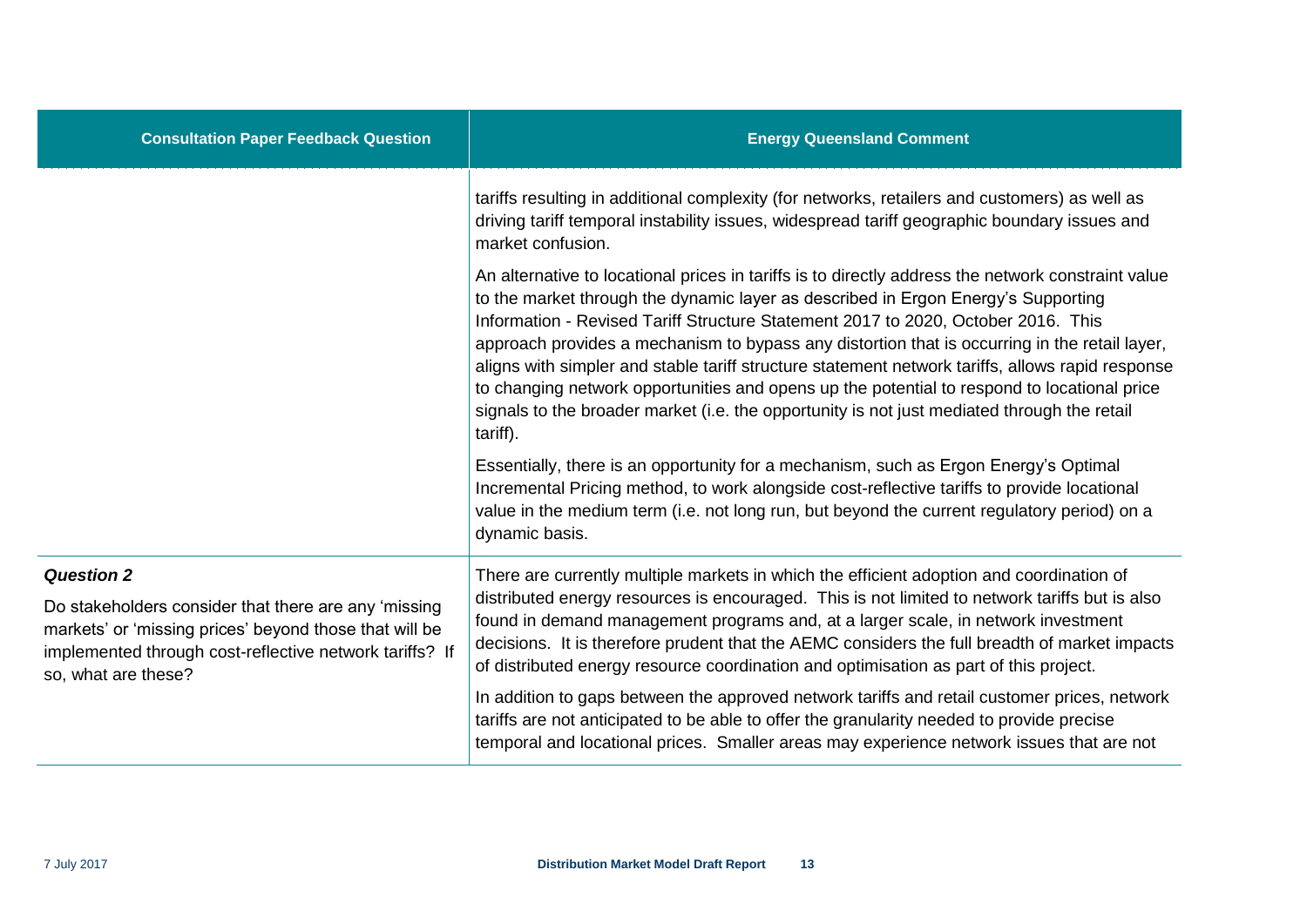| <b>Consultation Paper Feedback Question</b>                                                                                                                                                                                                                                                                                                                                                   | <b>Energy Queensland Comment</b>                                                                                                                                                                                                                                                                                                                                                                                                                                                                                                                                                                                                                                                                                                                                                                                                                                                                                                                                                                                                                                                                                                                                                                                                                                                                                                                                                                           |
|-----------------------------------------------------------------------------------------------------------------------------------------------------------------------------------------------------------------------------------------------------------------------------------------------------------------------------------------------------------------------------------------------|------------------------------------------------------------------------------------------------------------------------------------------------------------------------------------------------------------------------------------------------------------------------------------------------------------------------------------------------------------------------------------------------------------------------------------------------------------------------------------------------------------------------------------------------------------------------------------------------------------------------------------------------------------------------------------------------------------------------------------------------------------------------------------------------------------------------------------------------------------------------------------------------------------------------------------------------------------------------------------------------------------------------------------------------------------------------------------------------------------------------------------------------------------------------------------------------------------------------------------------------------------------------------------------------------------------------------------------------------------------------------------------------------------|
|                                                                                                                                                                                                                                                                                                                                                                                               | sufficiently addressed by even the most nuanced cost-reflective network tariffs. This implies<br>that demand management programs will be necessary and will need to work in conjunction<br>with signals in cost-reflective network tariffs.                                                                                                                                                                                                                                                                                                                                                                                                                                                                                                                                                                                                                                                                                                                                                                                                                                                                                                                                                                                                                                                                                                                                                                |
|                                                                                                                                                                                                                                                                                                                                                                                               | An additional consideration is that power quality management and voltage management<br>costs (which are even more locational in nature than demand/capacity driven investment)<br>are forecast to increase for network businesses, and these costs have not yet been signalled<br>through cost-reflective network tariffs.                                                                                                                                                                                                                                                                                                                                                                                                                                                                                                                                                                                                                                                                                                                                                                                                                                                                                                                                                                                                                                                                                 |
| <b>Issue 2: Network Access</b>                                                                                                                                                                                                                                                                                                                                                                |                                                                                                                                                                                                                                                                                                                                                                                                                                                                                                                                                                                                                                                                                                                                                                                                                                                                                                                                                                                                                                                                                                                                                                                                                                                                                                                                                                                                            |
| <b>Question 3</b><br>Do stakeholders consider that an open access regime<br>will continue to be appropriate in an environment of<br>increasing uptake of distributed energy resources and<br>more constraints on distribution networks? If not, what<br>principles or considerations should be taken into<br>account in determining whether a different access<br>regime is more appropriate? | While networks currently operate under an open access regime there are constraints that<br>determine how much energy can be imported or exported in any given sub-segment of the<br>network and the connections to that segment. Consequently, customers either operate<br>within those constraints or the constraints must be removed at the time of connection.<br>Energex and Ergon Energy are not permitted to refuse connection of distributed energy<br>resources in areas of the network that are constrained. Instead, the customer is offered<br>alternative options for connection when a constraint is found to exist as part of a technical<br>assessment, for example: partial or full export limitation; spreading connections evenly<br>across three phases; leveraging reactive power control functionality in inverters; or<br>performing connection augmentation. Where augmentation of the shared distribution<br>network is necessary, the customer may be required to pay a capital contribution towards<br>those costs (in line with the Australian Energy Regulator's (AER's) connection charge<br>guidelines and distributor connection policies). However, as small customers with less than<br>or equal to 100 amps per phase in Energex's distribution area and 80 amps per phase or<br>10 kVA on Single Wire Earth Return (SWER) lines in Ergon Energy's distribution area are |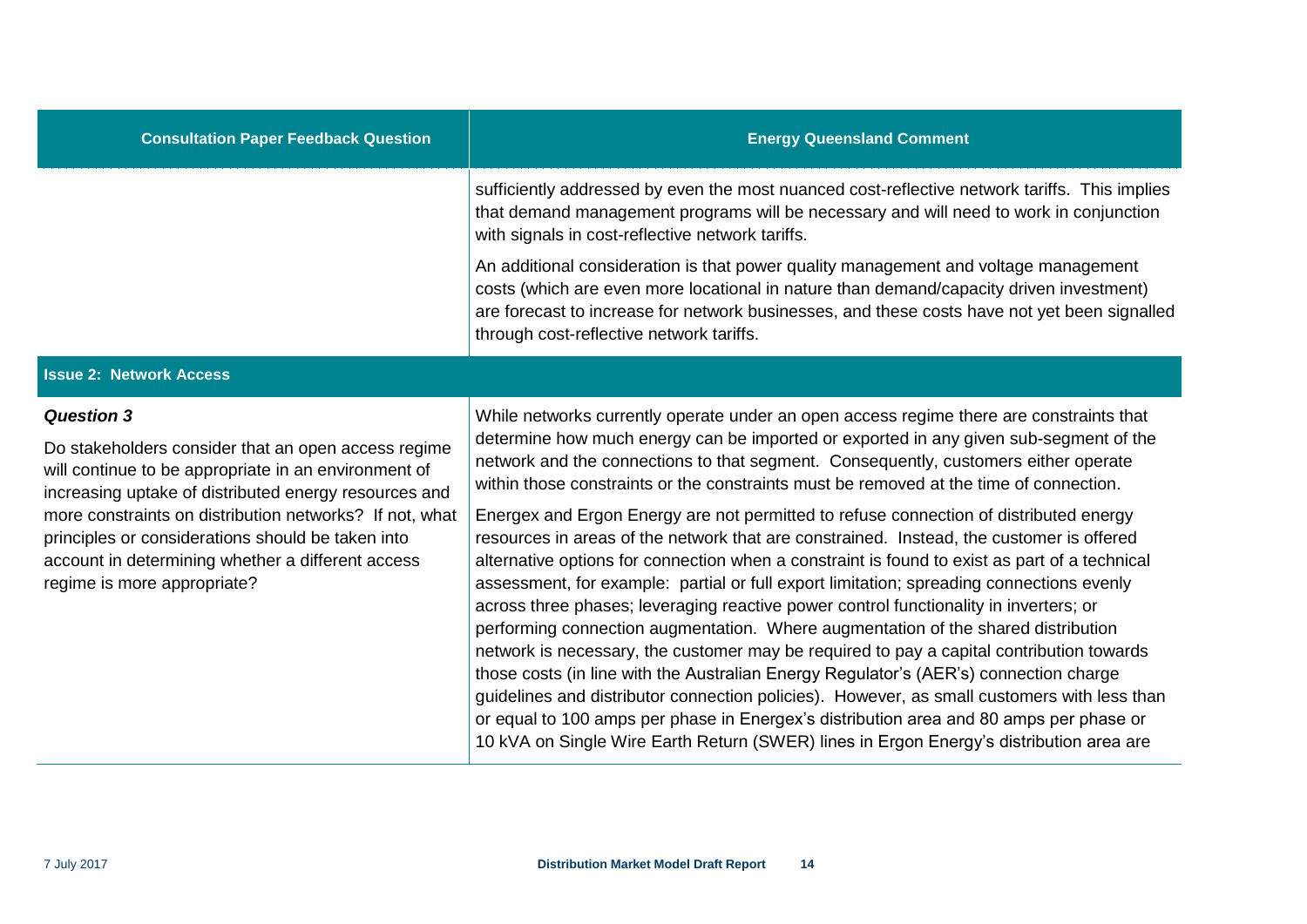exempt from the requirement to pay a capital contribution towards shared network augmentation, almost no residential customers are required to contribute to shared asset augmentation triggered by the installation of a distributed energy resource.

The uptake of large scale embedded generation on distribution networks is, in many cases (but most particularly in Queensland), continuing at a rate and volume greater than that experienced by the corresponding transmission network service provider. The shift to a greater volume of generation existing as market exempt (i.e. generating systems with a nameplate rating of less than 5MW) and non-scheduled, in conjunction with the collective mass of household solar PV systems and battery storage, is not visible in real time to either the transmission network service provider or the market operator and is also largely invisible to those parties in terms of planning. This situation therefore elevates the role of the distribution network service provider in system security, particularly in western Queensland where there is no transmission network. In Energy Queensland's view, as South Australia has become an indicator for the future of transmission networks, Queensland is likely to be the indicator for the future of distribution networks with mass distributed energy resources. Further consideration as to the impacts of non-synchronous generation systems on distribution networks and their impact on the market is therefore necessary.

With the emergence of distributed energy resources, distribution networks have increasingly been required to deal with a reduced level of export diversity compared to load diversity, i.e. much (if not all) of the distributed energy resources that export energy are automatically dispatched when fuel (sun or wind) is available and occur with little diversity at a local level where they can have significant impacts on the local demand and voltage. One approach to the lack of diversity in generation from distributed energy resources is to use local load and energy storage under control to follow the local generation patterns.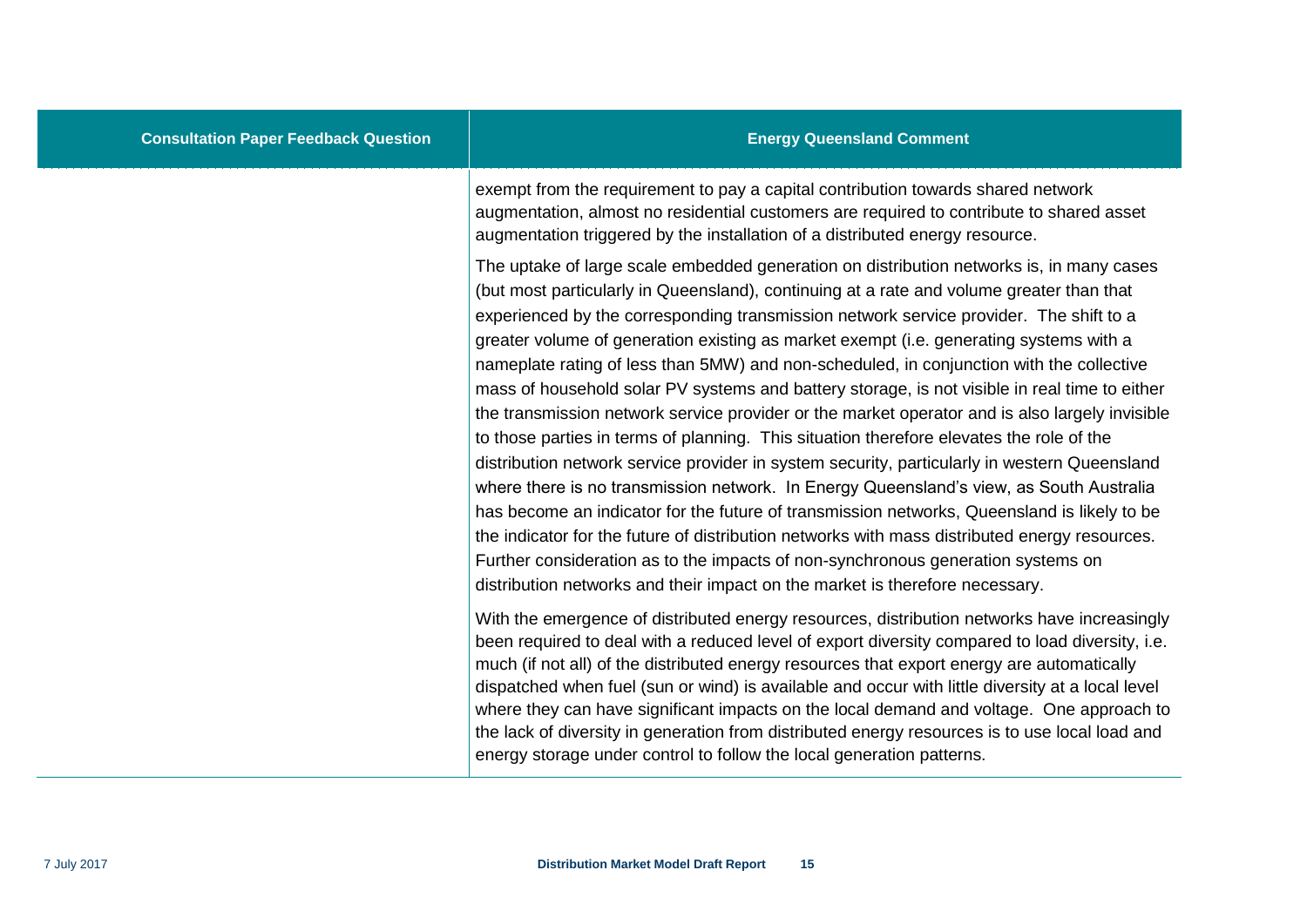The Distribution Market Model needs to encourage the efficient mix of distributed energy resources and their control to allow all parties connected to the network to have access to the network. Where an individual customer's appliance operation affects the quality of other customers' supply, then remedies can be applied. Currently, under the *Electricity Regulations 2006* (Qld) a customer causing interference to another by the operation of equipment in their installation can be required to remedy the interference. More recent experience with solar PV generation is that the disconnection occurs automatically within the inverter energy system.

There is, however, no industry accepted position on how often the distributed energy resource must operate. In Ergon Energy's distribution determination for the 2015-2020 regulatory control period, the AER included the position that if a customer's inverter is set correctly to 255V it will trip off when it exceeds that level, thereby avoiding a network overvoltage issue. However, the customer's system is unable to operate and generate electricity until the voltage drops and the inverter can reconnect. This impacts the customer's financial return from their investment in a micro-embedded generator, as they are unable to supply internal loads or export and also has impacts on the inverter itself from the increased switching. While it is understood that distributors are obliged to facilitate the connection of micro-embedded generators to allow at least some export, there is no minimum percentage that must be allowed for. The AER did not address any customer impacts of reduced micro-embedded generation availability in Ergon Energy's final determination.

To further facilitate open access for the connection of distributed energy resources certain standard requirements must be met with respect to power quality, including voltage management and ramp-back capabilities. Currently, Energex and Ergon Energy require reactive power control as a mandatory requirement for all micro-embedded generators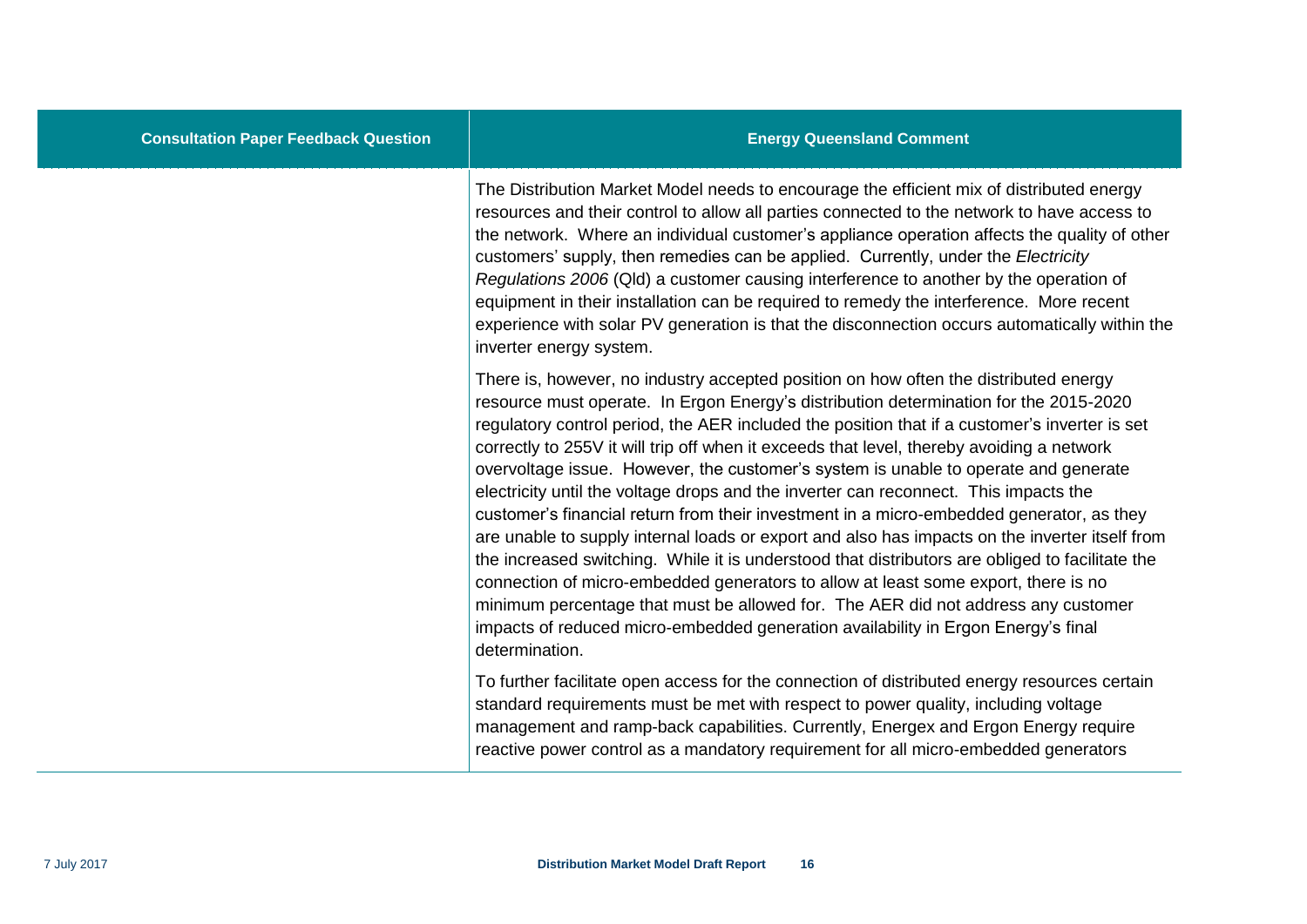| <b>Consultation Paper Feedback Question</b>                                                                 | <b>Energy Queensland Comment</b>                                                                                                                                                                                                                                                                                                                                                                                                                                                                                                                                                                                                                                                                                                                   |
|-------------------------------------------------------------------------------------------------------------|----------------------------------------------------------------------------------------------------------------------------------------------------------------------------------------------------------------------------------------------------------------------------------------------------------------------------------------------------------------------------------------------------------------------------------------------------------------------------------------------------------------------------------------------------------------------------------------------------------------------------------------------------------------------------------------------------------------------------------------------------|
|                                                                                                             | greater than 2 kVA (Ergon Energy) and greater than 3 kVA (Energex) on the main grid to<br>support greater uptake and recently altered our standards to also allow Q(V) (also known as<br>volt var mode) to allow reactive power to be used as a function of local voltage. A more<br>desirable outcome would be the combination of volt-watt and volt-var, thereby leveraging the<br>four quadrants of the inverter capability, and ensuring the inverter ramps back based on<br>local conditions. However, current inverter technology lacks the capability to combine these<br>modes.                                                                                                                                                            |
|                                                                                                             | Because of the nature of distribution and the connection of a range of distributed energy<br>resources, standards and automated operating protocols will be critical. Energy Queensland<br>therefore considers a national approach to standards and automated operating protocols for<br>access to the distribution system should be a priority.                                                                                                                                                                                                                                                                                                                                                                                                   |
| <b>Issue 3: Connection Charges</b>                                                                          |                                                                                                                                                                                                                                                                                                                                                                                                                                                                                                                                                                                                                                                                                                                                                    |
| <b>Question 4</b>                                                                                           | Energy Queensland supports deletion of clause 6.1.4 of the National Electricity Rules to<br>allow for distribution use of system charges to be incurred for the export of electricity<br>generated by a user into the distribution network.                                                                                                                                                                                                                                                                                                                                                                                                                                                                                                        |
| Is there support for the Commission's proposal that the<br>deletion of clause 6.1.4 of the NER be explored? |                                                                                                                                                                                                                                                                                                                                                                                                                                                                                                                                                                                                                                                                                                                                                    |
|                                                                                                             | The continued growth in solar PV embedded generation is continuing to present network-<br>related challenges. These challenges include maintaining electricity supply quality for<br>customers and managing the effects of reverse power flows, both of which increase the<br>costs of providing distribution network services. In its final distribution determinations for<br>Energex and Ergon Energy, the AER allocated Energex \$24 million and Ergon Energy<br>\$26 million in capital expenditure to manage power quality issues caused by solar PV on<br>Queensland's networks during the 2015-2020 regulatory control period. However, we have<br>estimated that the actual costs are likely to be closer to \$59 million for Energex and |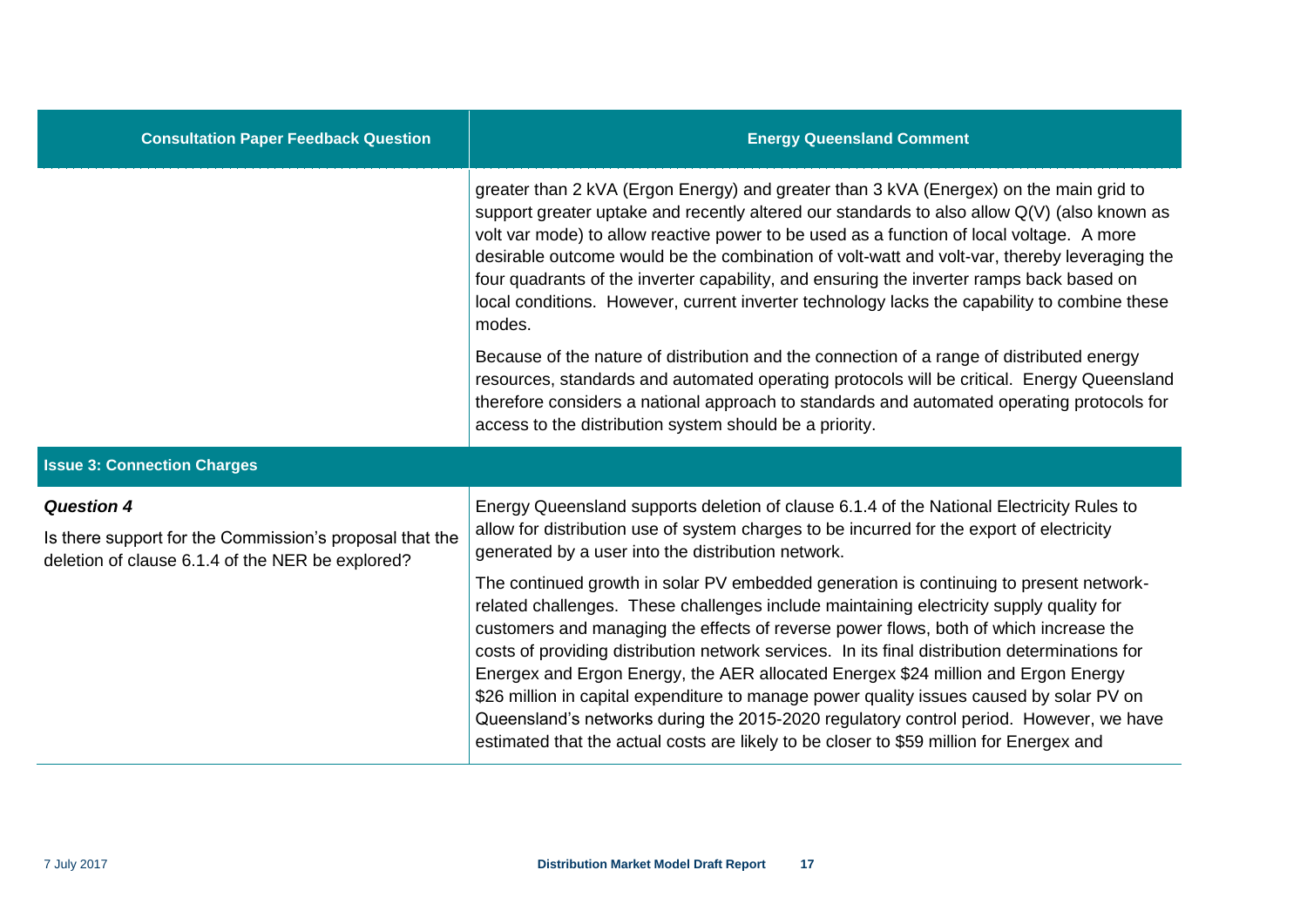| <b>Consultation Paper Feedback Question</b>                                                                                                   | <b>Energy Queensland Comment</b>                                                                                                                                                                                                                                                                                                                                                                                                                                      |
|-----------------------------------------------------------------------------------------------------------------------------------------------|-----------------------------------------------------------------------------------------------------------------------------------------------------------------------------------------------------------------------------------------------------------------------------------------------------------------------------------------------------------------------------------------------------------------------------------------------------------------------|
|                                                                                                                                               | \$50 million for Ergon Energy. These estimates include expected capital expenditure on<br>augmenting the network, changing operating practices, managing customer voltage<br>complaints and installing equipment to monitor and manage power quality issues.                                                                                                                                                                                                          |
|                                                                                                                                               | In light of the expected continued growth of distributed generation, Energex and Ergon<br>Energy consider that the ability to charge network users distribution use of system charges<br>for electricity export would:                                                                                                                                                                                                                                                |
|                                                                                                                                               | ensure that the costs incurred by networks in facilitating the export of electricity to the<br>$\bullet$<br>grid are aligned with the source; and                                                                                                                                                                                                                                                                                                                     |
|                                                                                                                                               | assist in ensuring that customers who do not adopt distributed energy resources or<br>$\bullet$<br>do not use distributed energy resources for purposes other than to offset their own<br>energy consumption are not disadvantaged.                                                                                                                                                                                                                                   |
|                                                                                                                                               | A similar approach exists in many modern platform business models (for example, Airbnb)<br>and works equally as well with smart and passive distributed energy resources.                                                                                                                                                                                                                                                                                             |
| <b>Issue 4: Australian Standards</b>                                                                                                          |                                                                                                                                                                                                                                                                                                                                                                                                                                                                       |
| <b>Question 5</b><br>Are there any other aspects of the development of<br>Australian standards that are relevant and should be<br>considered? | Energy Queensland supports ensuring that Australian Standards for distributed energy<br>resources and related technologies should be fit-for-purpose and forward looking. Because<br>of the nature of the distribution system it is anticipated that the future operation of networks<br>will need to be automated and that standards will be required to not only deal with technical<br>aspects but also the protocols for communications and operating procedures. |
|                                                                                                                                               | An important consideration with respect to the development of Australian Standards is that<br>each standard takes significant time to develop and implement. For example, the review of<br>AS/NZS 4777 (Grid connection of energy systems via inverters), which had not been revised                                                                                                                                                                                  |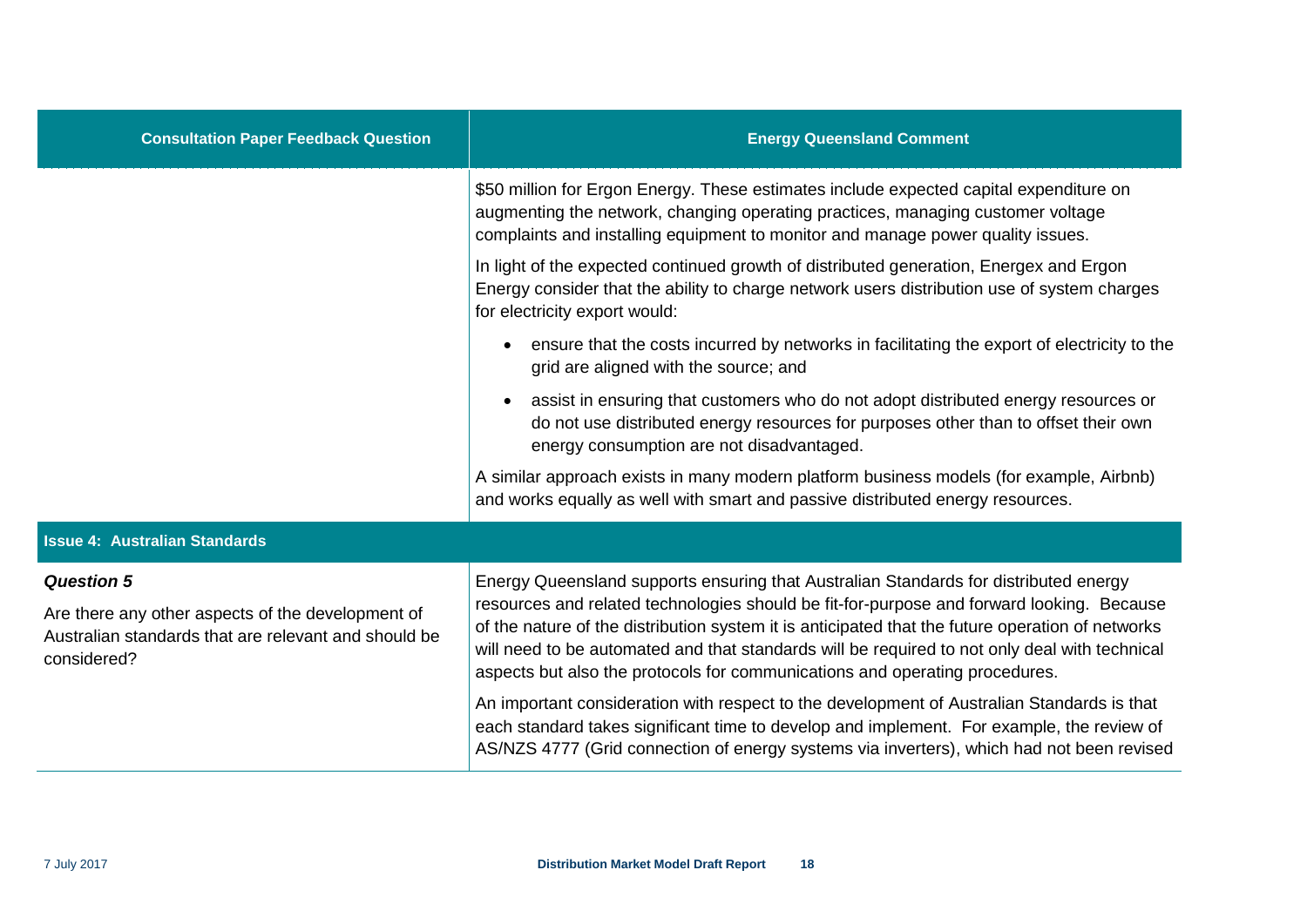since 2005, took approximately three years from publication of a first draft in 2013 to finalisation in 2016. This lengthy timeframe can in large part be attributed to the fact that standards are developed by volunteers who receive no financial reward and almost always require the support of their organisation to accommodate the significant time commitments involved. However, given the rapid pace of technological change, it will become increasingly important for standards to be reviewed regularly to remain relevant and this will therefore be a significant challenge for the market.

A further issue for consideration is that jurisdictional requirements, such as the *Professional Engineers Act 2002 (*Qld), make it necessary for any work that falls outside a prescriptive standard or is subject to extensive engineering judgement to be performed by or under the direct supervision of a registered professional engineer. While the installation and operation of small-scale distributed generation (systems up to 30 kVA) has been enabled almost entirely through standardised designs to date, the complexity that will be introduced as a result of the increased uptake of energy storage, energy control systems, and protection will be well outside the scope of existing "prescriptive standards", resulting in potentially serious safety concerns and many professionals who may be exposed to legal prosecution. Consequently, there is an opportunity for prescriptive standards to be developed for a widerange of distributed energy resources to ensure the safety of consumers and the wider public as well as minimise costs.

#### **Issue 5: Technical Requirements and Connection Arrangements**

| <b>Question 6</b>                                   | Energy Queensland supports a move towards greater consistency in technical standards for     |
|-----------------------------------------------------|----------------------------------------------------------------------------------------------|
| Do stakeholders see value in the AEMC (or other     | connection of distributed energy resources to distribution networks and also considers there |
| party) reviewing the technical requirements that    | may be value in greater alignment of communication and procedural protocols across           |
| DNSPs apply to the connection of distributed energy | network businesses. Many of the challenges resulting from the increased uptake of            |